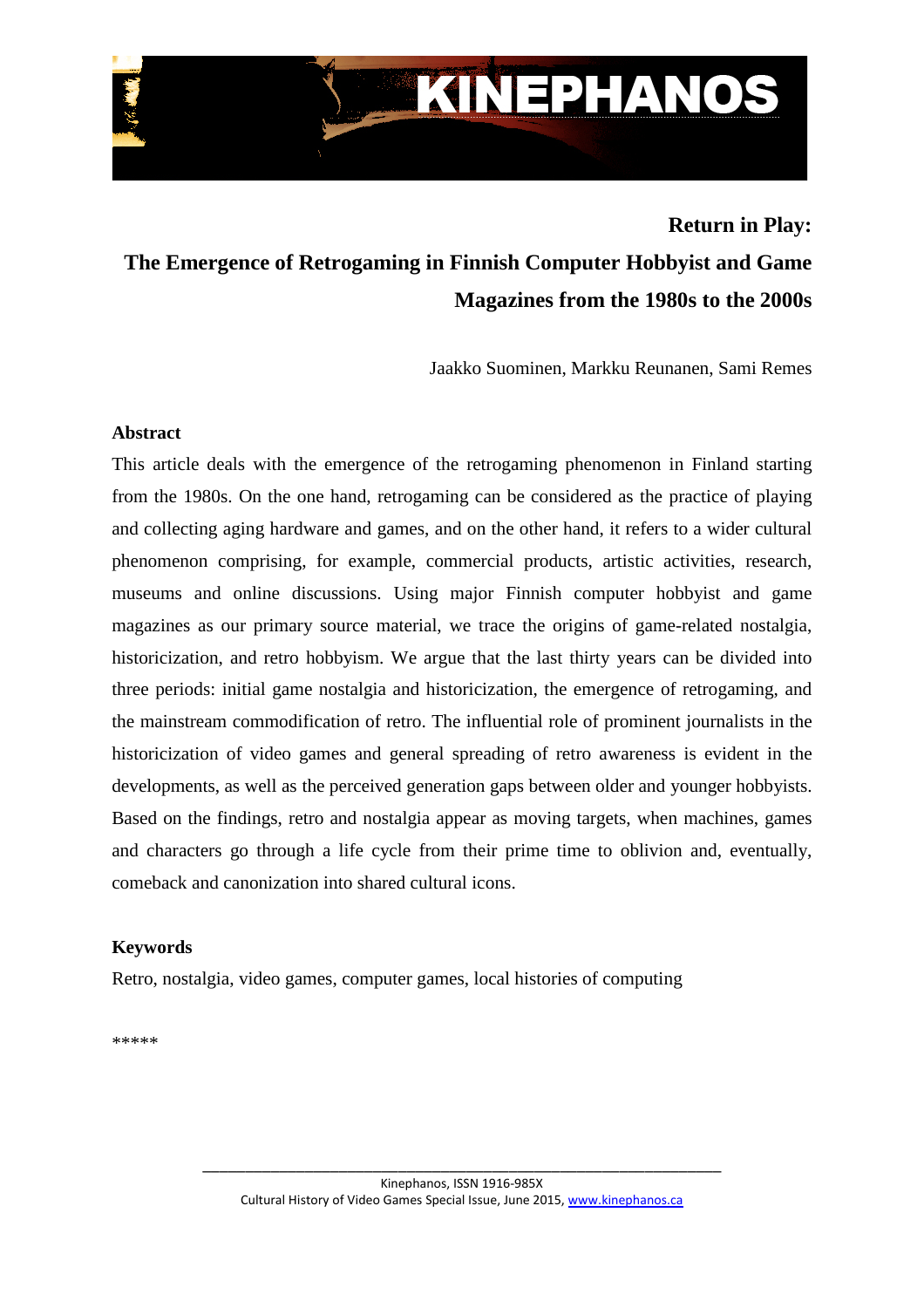# **1. Introduction**

How did the playing of video games evolve from a new media cultural form into something that also looks into the past? Over the past two decades, we have seen a shift where various practices of digital gaming nostalgia and retrogaming have emerged. During the last decade, retrogaming has been recognized as one general tendency of digital gaming among other trends, such as online, mobile, and casual gaming (Newman 2004; Whalen & Taylor 2008; Heinonen & Reunanen 2009. For the popular cultural retro phenomenon in general, see Guffey 2006; Reynolds 2011).

*Retrogaming* refers, on the one hand, to the practice of playing and collecting original ("classic") video and computer games of the 1970s, 1980s, and early 1990s, or using, for instance, emulators for playing them. On the other hand, retrogaming can be defined as a more general cultural form; it consists not only of gaming as practices or the artifacts primarily used for it (games and game devices) but, in a wider perspective, of other activities, such as the production of a broad range of consumer products, textiles, accessories, game related music videos, literature as well as various artistic, museum and academic practices, and the online circulation of game-oriented information and discussion (Suominen 2008). Hence, retrogaming does not only entail players' or consumers' point of view, but it is also a question of the following aspects: aesthetic expression, experiential arts and research, institutional game preservation, discourse of taste, and a cultural industry driven by game companies, and byproduct manufacturers. It includes special circles, such as the relatively marginal enthusiast subculture of hardcore retro gamers, but also various forms of more casual and occasional "flirt" with old video games, like consumer products in easily accessible non-original packages and forms, which are not necessarily nostalgic, but merely fashionable and curious retro (Suominen 2012).

One – obviously not the only – explanatory framework for retrogaming arises from the (academic) debates on the term nostalgia. Jaakko Suominen has previously argued that retrogaming is a practice that gives forms to gaming related nostalgia. Gaming nostalgia can be defined as an explicated, more or less reflective yearning for older game products, as well as a yearning for earlier experienced gaming situations (Suominen 2008. See also Suominen & Ala-Luopa 2012; Garda 2013). Nostalgic experiences are typically combinations of private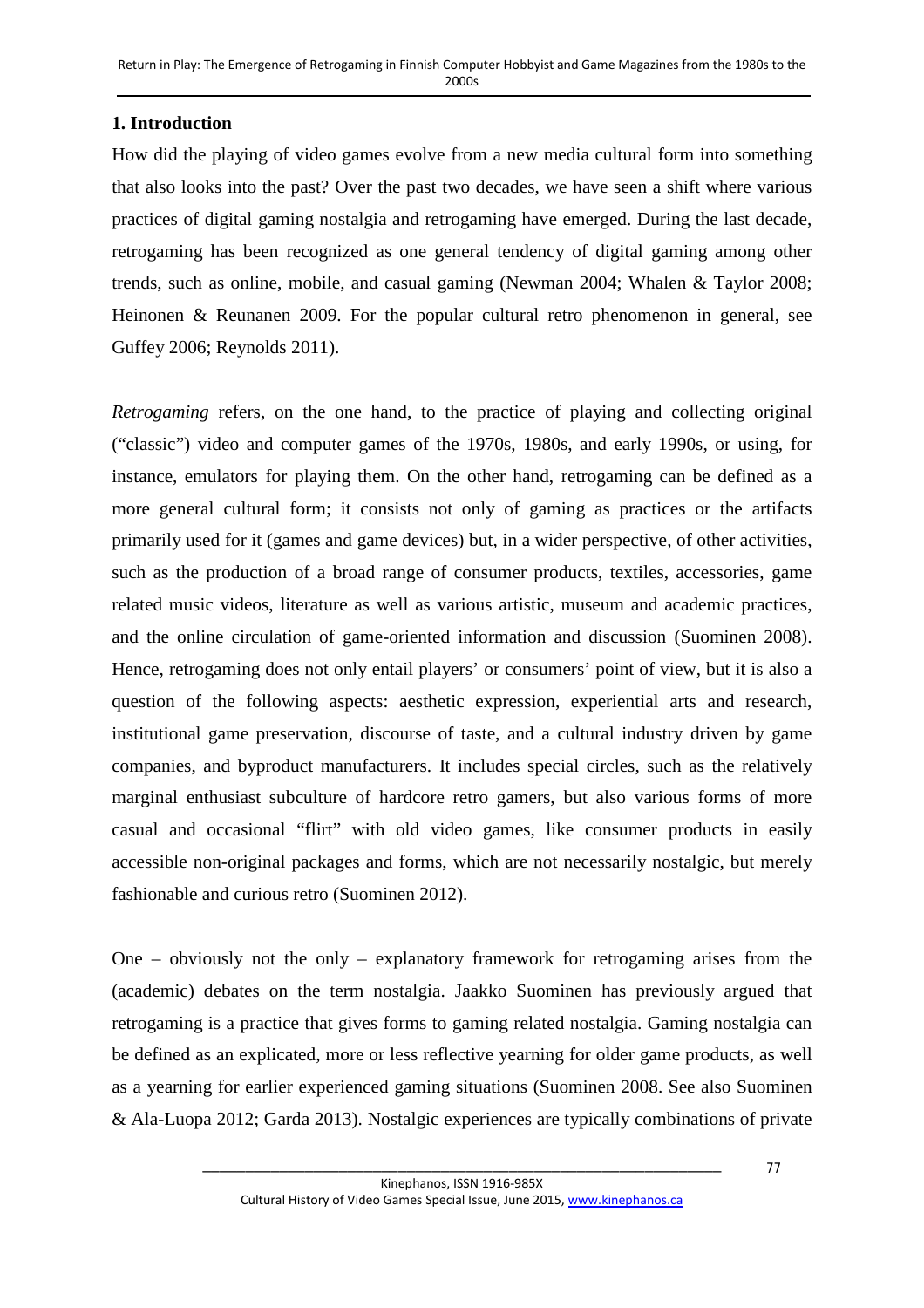and shared emotions (cf. Whalen & Taylor 2008, 2). Sociologist Fred Davis (1979) makes a distinction between private and collective forms of nostalgia. The separation can be applied to games, too: iconic symbols, such as the Super Mario game figure, can bring similar nostalgic feelings to millions of people even though playing Mario and its recollection have, in many cases, private, individual, and unique features. In this case, a shared cultural object acts as the trigger for nostalgic experiences, even though the primary target for the nostalgia can be something else than an actual game.

Steven Reynolds defines in his book *Retromania* four characteristics of retro: it is always about a relatively immediate past, "stuff" that happened in your living memory; it involves an element of exact recall; it usually relates to popular culture; it does not typically sentimentalize the past, but seeks amusement and charm from it with irony and eclecticism (Reynolds 2011, xxx–xxxi. See also Guffey 2006, 9–28). The characteristics can be equally applied to retrogaming, which might consist of some sentimentalism, but is mostly about the fascination and charm of relatively recent artifacts and phenomena of different game cultures, circulated as original devices, games and their remakes, replicas, byproducts, websites, and YouTube videos. Elisabeth E. Guffey (2006, 10) argues that retro is connected to technological obsolescence, and lists retro gaming as an example of an entire subculture which is "devoted to outmoded technological apparatuses". Furthermore, retro does not always require a first-hand personal relationship with an object, as nostalgia can also be inherited or adopted (on inherited cross-generational nostalgia, see Davis 1979, 61–62).

But how and when exactly did these retro game and nostalgia related practices and discourses emerge, and how have they evolved since? Has there been a major turn at the beginning of the third millennium? For example, Finnish historian Petri Saarikoski (2001, 234) has argued that gaming nostalgia began after the first news about the "death of" the Commodore 64, and other 8-bit computers, such as the Sinclair Spectrum, Spectravideo 328, and Amstrad CPC in the late 1980s. Indeed, speculation on the purported deaths of home computers and gaming devices was very typical for magazines. Our aim in this paper is to find more evidence on those early forms of gaming nostalgia.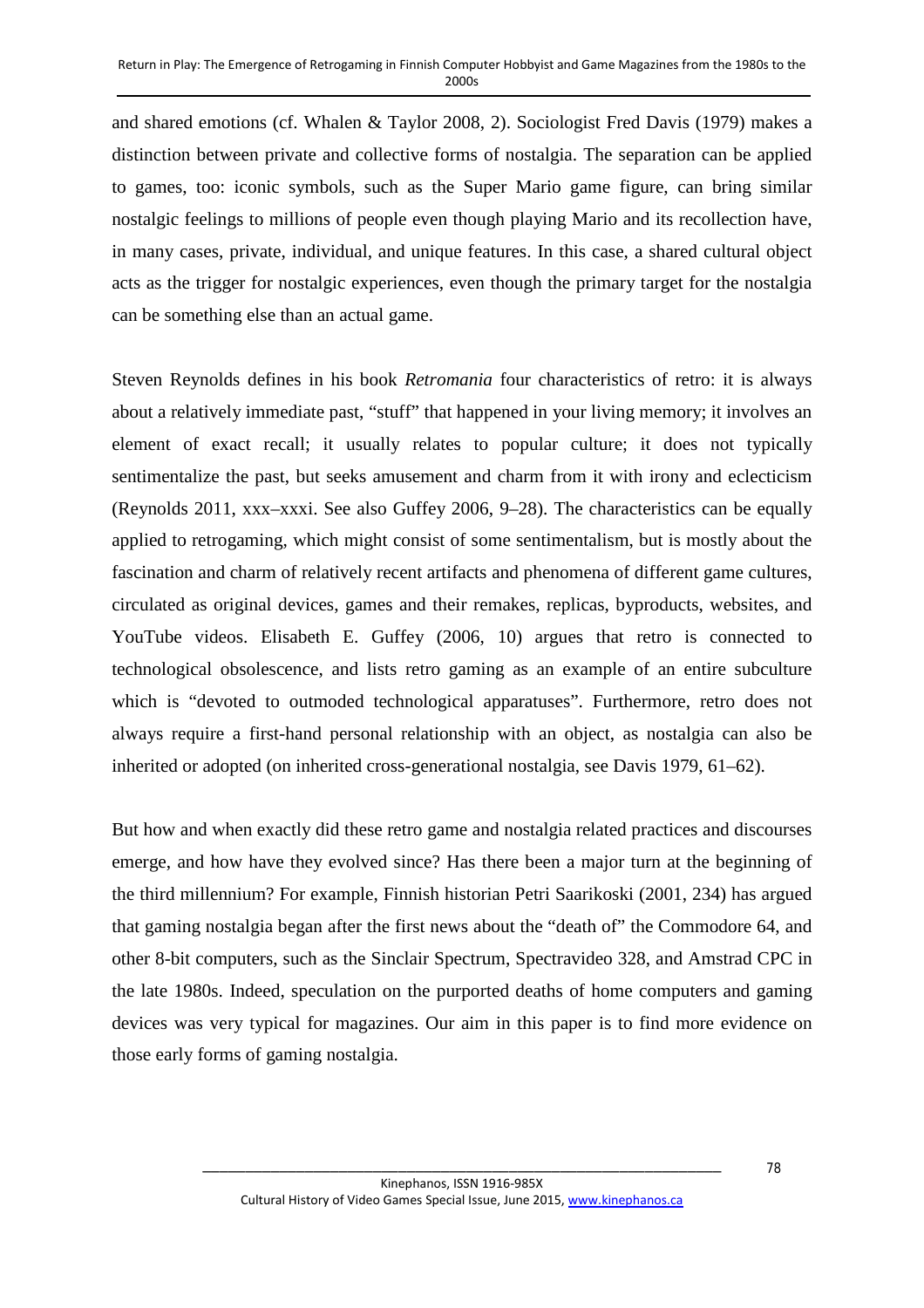We argue that video game and computer hobbyist magazines have played a major role, not only in introducing new forms of gaming and cultural practices (Kirkpatrick, forthcoming), but also in defining the forms of retrogaming, yearning for old items, and, in general, the ways as to how to handle and represent the history of video games (see also Suominen 2011). Hence, this paper traces the emergence of gaming nostalgia and retrogaming discourses by using, in particular, major Finnish computer hobbyist and game magazines, and yearbooks as the primary sources: most notably *MikroBitti* (1984–) (abbreviated here *MB*), *Printti* (1984– 1987), *C-lehti* [Commodore Magazine] (1987–1991) (*C*), *Tietokonepelien vuosikirja* [Yearbook of Computer games] (1987–1991) (*TPVK*), and *Pelit* [Games] (1992–) magazines. We have systematically read every available printed issue of the publications, and collected a database of 480 stories and extracts related to retrogaming or game historical awareness in general. *MikroBitti* and *Pelit* have been published monthly, *C-lehti* six times a year, *Printti* twice a month, and *Tietokonepelien vuosikirja* once or twice a year.

The wide circulation of computer hobbyist and game magazines, including subscriptions, has been one defining characteristic of the Finnish game culture. For instance, *MikroBitti*'s circulation in 1985 was 44,780, and peaked in 2006 with 102,970 copies. In 1992 the *Pelit* magazine sold over 15,400 copies, 1996 over 30,000 copies, and 2002 40,000 copies. (Suominen 2011, 4; Saarikoski 2012, 23. To compare to the British situation, see Kirkpatrick, forthcoming, 3.) Other characteristic features have been the relative absence of arcade and console gaming, and the dominance of the Commodore 64 in the 1980s. In 1986–1987 the C-64 had an estimated 66–75 % market share among home computers in Finland, but there is no exact data on the total amount of individual machines sold. According to computer magazines, there were about 150,000 C-64s in the late 1980s. (Saarikoski 2004, 103–105; Saarikoski & Suominen 2009.) All of the above-mentioned factors have significantly shaped the local retrogaming phenomenon.

We seek answers to the following questions: In what kind of forms have retrogaming and gaming nostalgia been represented in these magazines? What has been the role of particular authors in the historicization processes of digital game cultures? Have there been differences in how to nostalgize games and how to define games as retro (on differences in nostalgia, see e.g. Davis 1979; Boym 2001)? Our preliminary assumption is that there are at least three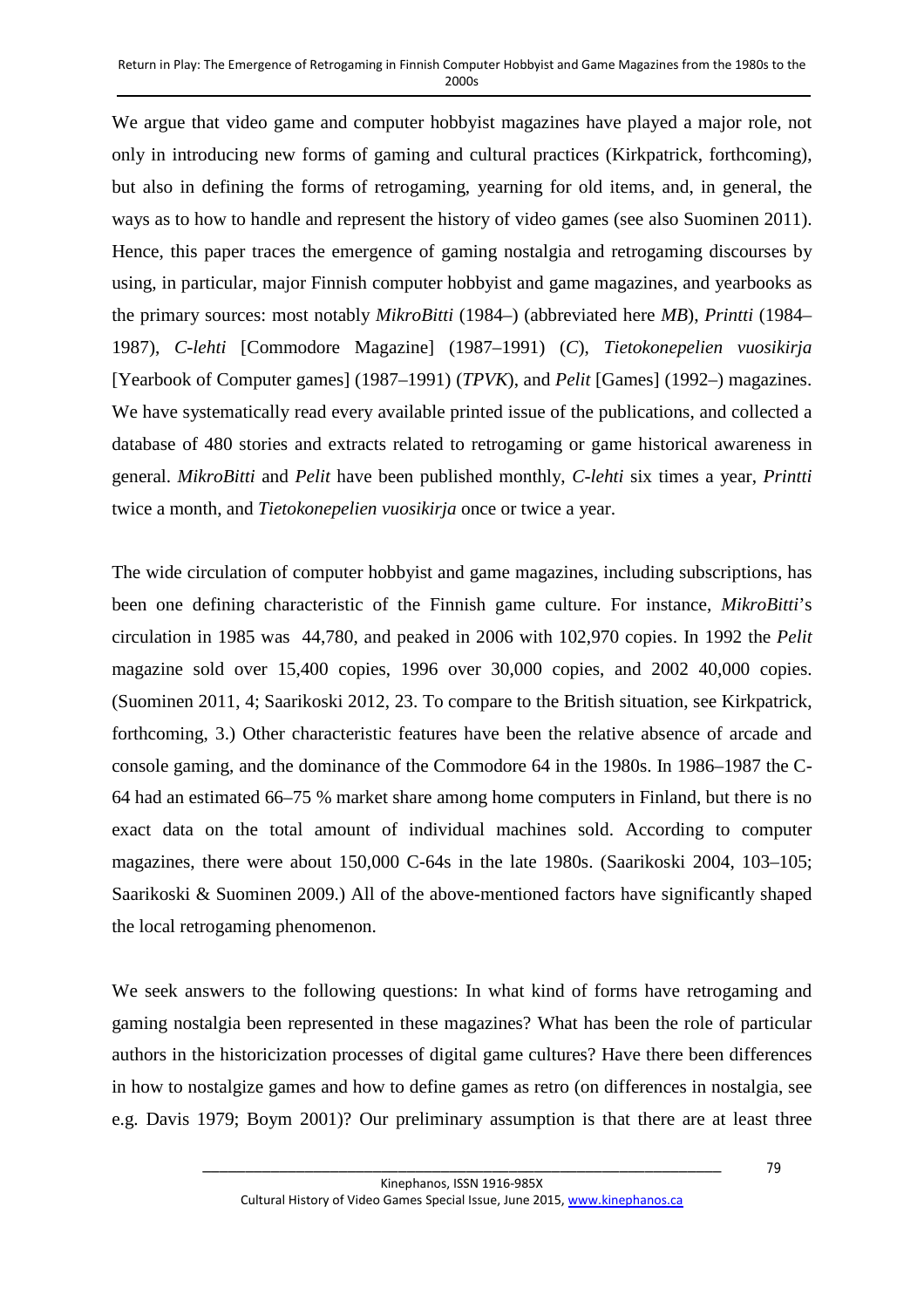different phases or layers in the emergence of retrogaming: 1) articulation of game nostalgia, 2) recognizing and naming of the retrogaming phenomenon, and 3) its eventual commodification.

The paper consists of three main sections: the first discusses the nostalgization and historicization of video gaming in Finland in the late 1980s and the early 1990s. The next section focuses on the early retrogaming wave in 1997–1999. The third main section before the conclusion deals with the question of retrogaming becoming a cross-over phenomenon in the 2000s.

## **2. Nostalgization and Historicization of Video Gaming**

"Commodore 64 was my first micro computer. Purchasing it has shaped my life more than any other decision I have made. However, I have had to leave Commodore computers behind and start a new life. Therefore, this is my last Commodore Inner Circle column." (*MB* 1988/04, 42–43.)

Those were the words of Risto Siilasmaa, a contributor to the Finnish computer hobbyist magazine *MikroBitti* in April 1988, when he ended his career as a columnist. In the column, Siilasmaa recollected his first experiences with computers, and the collaboration with *MikroBitti* since 1985. Later on, Siilasmaa became the founder and CEO of the F-Secure (former Data Fellows) company, and even the chairman of Nokia's Board of Directors (from 2012 onwards). His writing from 1988 is an early example of computer and videogame related nostalgia that started to emerge in the late 1980s.

In most cases, nostalgia was not explicitly – or at least widely – articulated before the 1990s, but there are first hints of it in the Finnish computer magazines. At first, nostalgic undertones were usually directed towards early arcade games, even though Finnish gamers did not have a significant amount of experiences with them, as the Finnish digital game culture had mostly formed around home computers, such as the Commodore 64, and their games. Journalists and contributors of magazines were able to use clichés, such as "good old days" or "the golden age", when mentioning games, such as *Pac-Man*, *Space Invaders* and *Asteroids*, and their own childhood memories of playing those games at, for example, the Linnanmäki amusement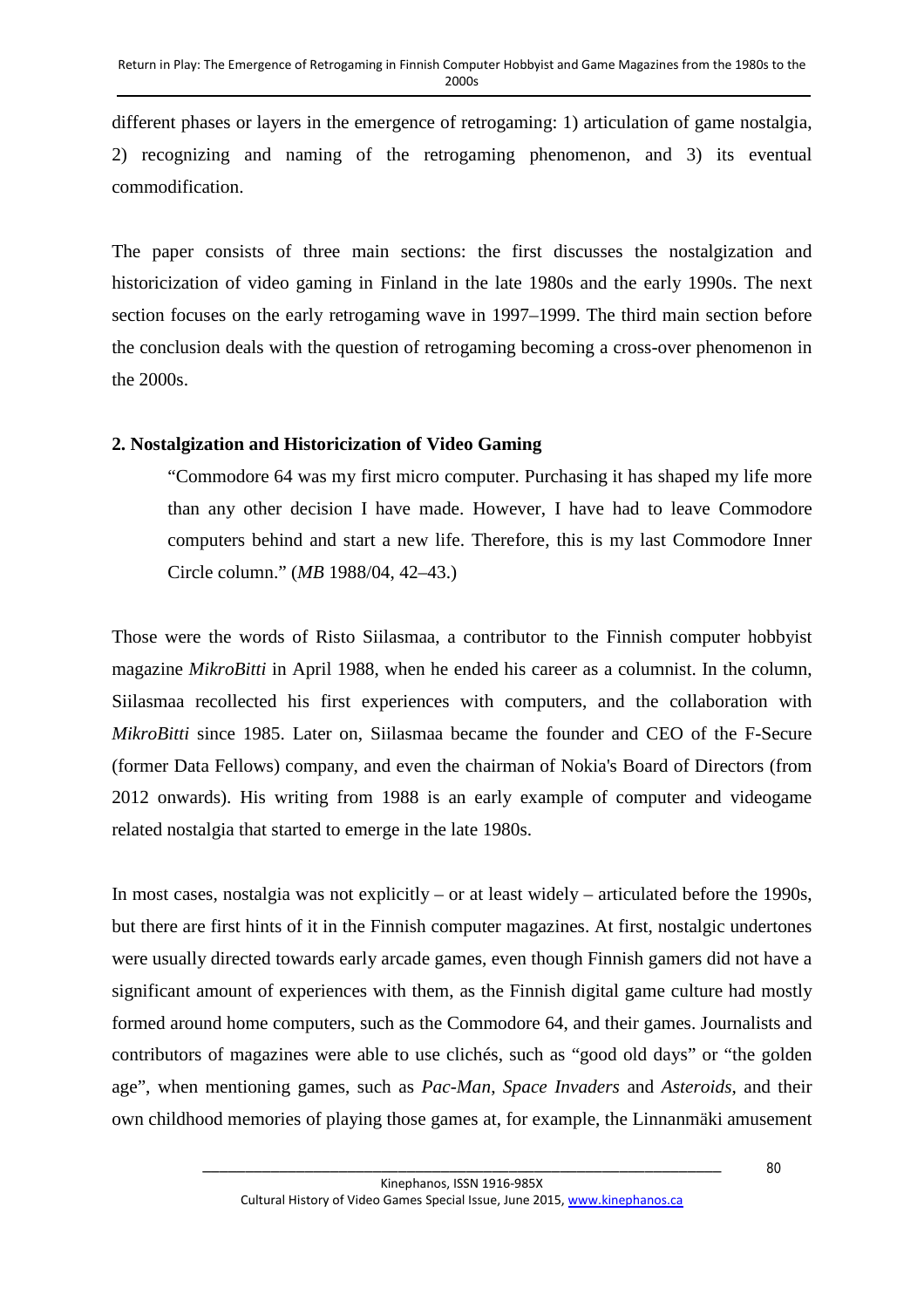park in Helsinki five to ten years earlier (see e.g. *MB* 1993/03, 89; *MB* 1989/11, 10–12; *C*  1988/01, 52–53). In this sense, Finnish journalists were loosely connected to the international discourse where the pre-crash period of video games (ca. 1970–1984) was regarded as a sort of "Golden Era" or "Golden Age" of videogaming (Kent 2001, 123–177; Payne 2008, 52; Eddy 2012; see also Wolf 2012).

Journalists often referred to those games with the word "classic", which was also the term used for describing a new game that the reviewers considered exceptionally good and revolutionary. A "classic" game was not necessarily old, but somehow ageless and, even though there is a slight difference between claiming a particular game to be a classic and talking about "classic games" of "game classics", using the term was a way to lift a game onto a pedestal and give special recognition to it (e.g. *Printti* 1985/02, 8: "Zork – A Classic of Its Time"). Frans Mäyrä (2008, 55) has defined game classics as titles which "can be considered representative, influential and popular during their period/or later" (see also Swalwell, forthcoming). Later on, a "classic game" has been used as a synonym for retro games, simply referring to old videogames which one still wants to play (Suominen 2013, 28).

According to Petri Saarikoski (2004, 247–253), defining some digital games as classics was an example of how game reviewers adopted practices from cinema and literature critics. Likewise, they could rhetorically ask the readers questions in the lines of "who still remembers" certain old games (e.g. *C* 1989/01, 6–7 ["We have waited for Elite on the Amiga for a couple of years […] but who remembers how to play Elite?"]; *MB* 1994/03, 94; *MB* 1994/08, 33–34), which was a way of strengthening the feeling of belonging to a specific community sharing similar experiences and gaming histories, and also distancing themselves from younger gamer generations and certain contemporary game cultures. This double distinction was a key element in the process where an experience became nostalgic (cf. Whalen & Taylor 2008, 6). Historically oriented articles taught younger generations that there had been digital gaming already before. For older generations, such articles served as triggers and tools for reworking their collective and personal reminiscence. Furthermore, the articles generally deepened readers' gaming literacy. (e.g. *Printti* 1987/issues 13–17; *TPVK* 1988, 25; *TPVK* 1989/02, 33–37; TPVK 1990/02, 21–25; *C* 1988/01, 52–53: ["I first saw a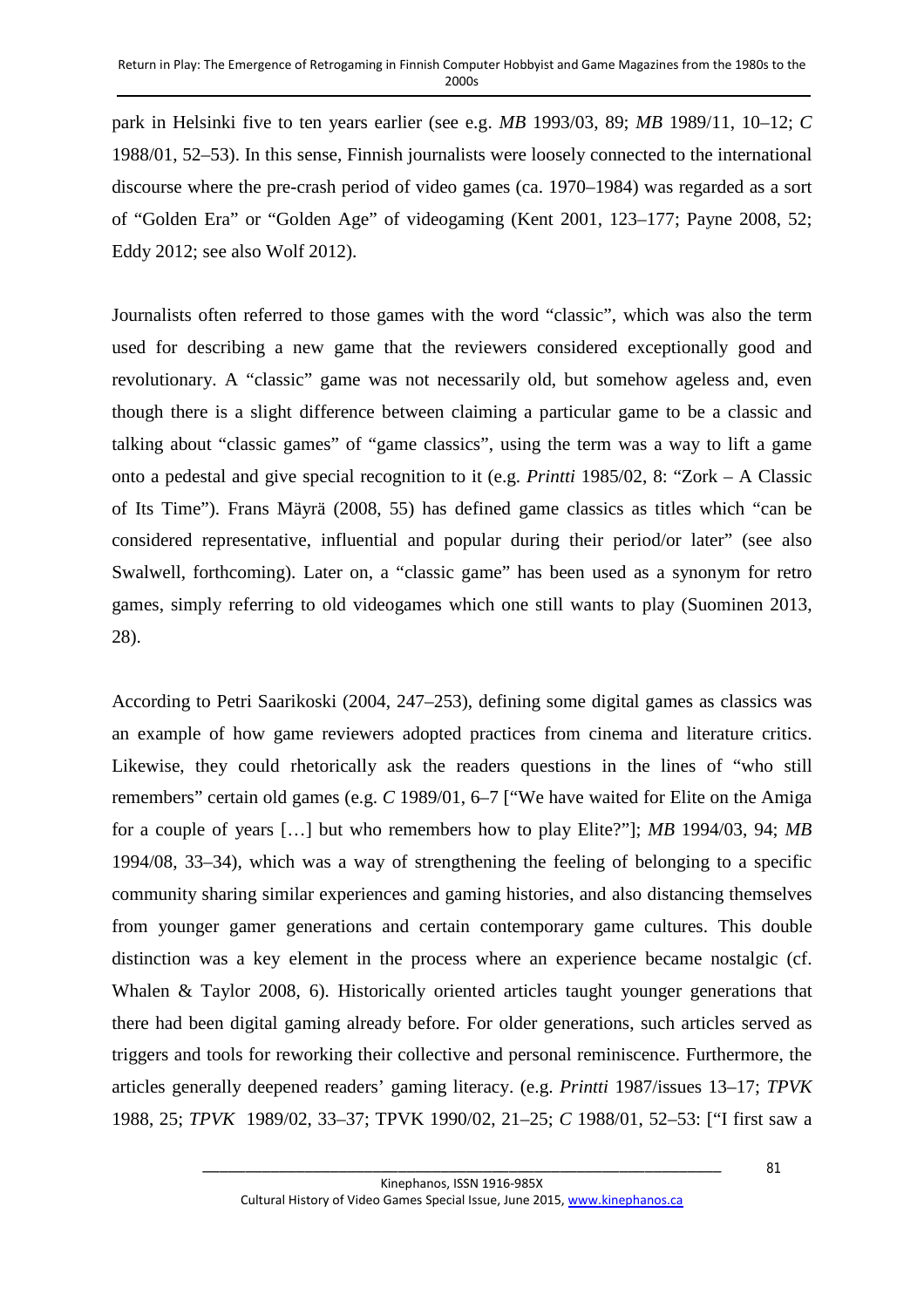racing game years ago in my youth. […] By feeding it Marks [Finnish currency] you could turn the wheel and press the gas pedal. There were simple white columns on the screen depicting the street."]; *C* 1989/05, 29–31; *Pelit* 1995/09, 61.)

"Classic" was a term that also game companies adopted for marketing the re-releases, remakes, and conversions of their earlier products. One of the earliest examples of this sort of usage and its coverage in the Finnish computer hobbyist press took place in November 1988 when Niko Nirvi reviewed *Arcade Classics*, a compilation of four arcade games, *Space Invaders*, *Asteroids*, *Gravity Wars* and *Snakes*, which were converted to the Commodore 64. The reviewers of such compilations typically complained that the compilations comprised one or two hits, accompanied with several bulk products – not all the re-releases were hits or classics at all. Old games were compared to the latest developments of the field, too:

"Current games are more developed than what one might believe. [...] Arcade Classics gives an opportunity to peek into that lost time. It contains four really old games [...]. Every game of Arcade Classics has nostalgic appeal and, to my surprise, also some kind of joy of play. The only true minus is that Gravity Wars and Snakes do not give much joy to a lone gamer. Worth the buy, if the prehistory of games is dim for you." (*MB* 11/1988, 74.)

Complaints about the quality of the collections have often been repeated in game reviews and books (e.g. *MB* 1993/12, 62–63; *MB* 1994/09, 34). Writers might accuse publishers, not only of the selection of games, but also of the poor quality of the technical implementation. At their worst, such conversions are not faithful replicas or emulations, but merely referential simulations and pastiches of originals. (Herz 1997, 74; Payne 2008.) From a technical point of view, the mismatch between arcade and consumer hardware made exact conversions often difficult or even impossible (cf. Montfort & Bogost 2009, 65–79; S.T.A.R. 2012; Heikkinen & Reunanen 2013).

It seems that older games, such as *Pac-Man*, were mostly published as revisions, updated versions with better graphics or new features; authenticity was not a main concern, but merely a way to underline the familiarity and playability (e.g. *Printti* 1985/03, 10; *MB*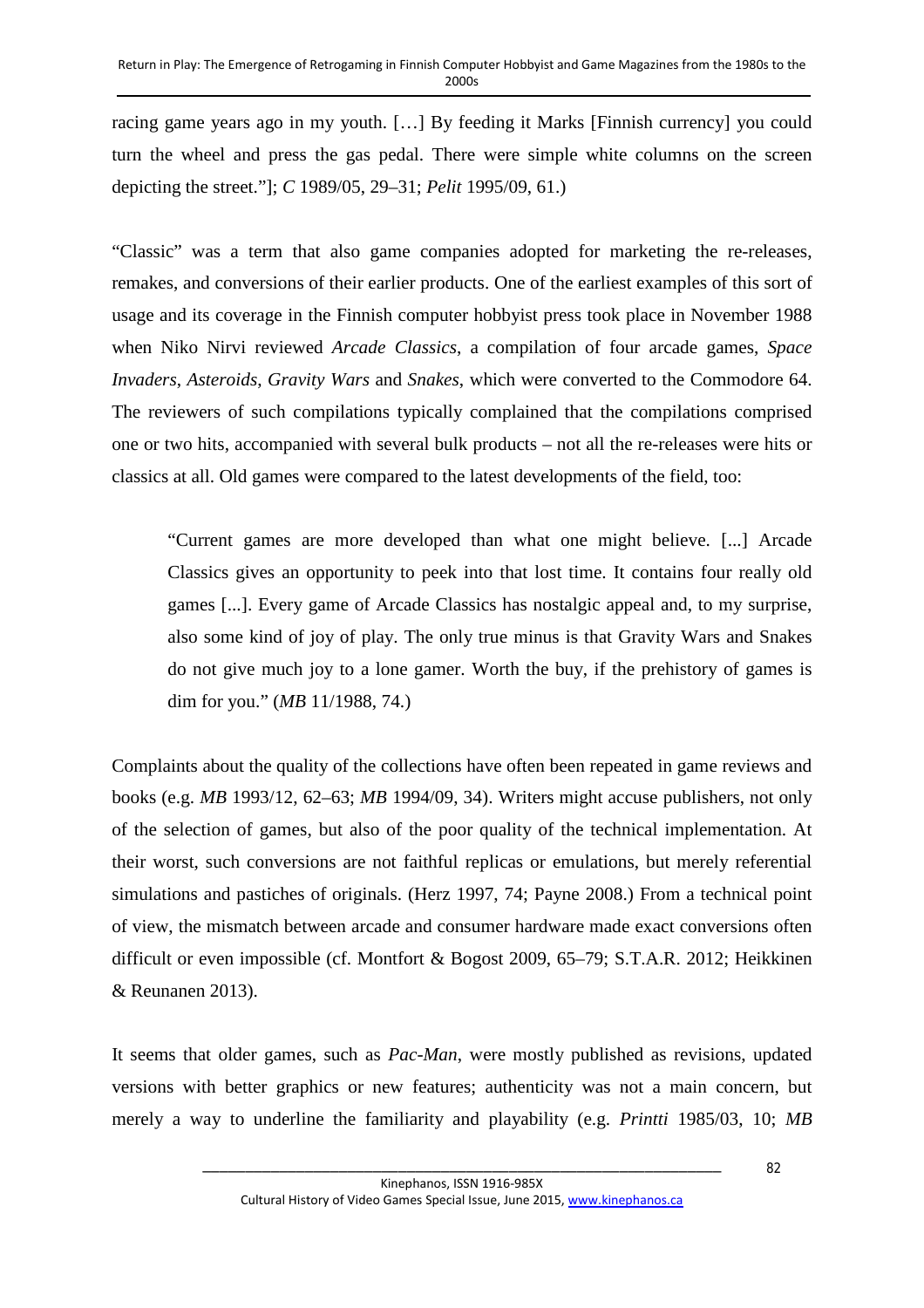1988/08, 16–17; *MB* 1988/12, 81–82: ["Many who have just sold their C-64 have taken the rumors about an emulator as a gift from the gods, as there are thousands of titles that will never be published for the Amiga"]; *MB* 1990/01, 49; *MB* 1993/09, 64; *MB* 1996/11, 89). One distinctive feature of a "game classic" is its ability to act as an influential platform for, on the one hand, faithful remakes, and on the other hand, more or less successful copies, often called "games clones" (cf. Suominen 2013, 28).

The emergence and popularization of 16-bit computers, mainly the Commodore Amiga and Atari ST, in the second half of the 1980s, brought up the question regarding what to do with old computers and their substantial software catalogues. The Finnish computer hobbyist press closely observed the development of software and hardware emulators for these computers. Even though one decade later emulators had an important role in the retrogaming scene, in the late 1980s and the early 1990s they were merely considered as an interesting, but not usually a particularly well-functioning means of improving the narrow software selection of the 16 bit-computers. A need for such emulators was articulated without nostalgic undertones. It was rather a matter of practicality, more commonly realized in the context of printers: new printers had to emulate the functions of some existing, popular ones to ensure the compatibility of the products. (*MB* 1988/02, 20–21; *MB* 1988/04, 16–17; *MB* 1988/04, 7; *MB* 1992/02, 24–26; *C* 1991/06, 28–29.) Likewise, modems typically emulated the Hayes command set. However, as soon as they became technically feasible, computer emulators were considered one way to transfer games from a platform to another, providing possibilities for nostalgic experiences. One of the earliest references to emulators and nostalgia can be found in *Pelit* (1993/08, 65) in the Letters to the Editor column.

At the end of the 1980s – the early 1990s at the latest – game journalism started to construct a historical awareness of digital games. Lengthy articles on the history of individual games, game series, or genres started to appear in game magazines (see e.g. *Printti*'s article series of videogame history in issues 14–18 in 1987), as well as in the *Yearbook of Computer Games*. The history of digital gaming was chiefly represented as a logical progress, and most stories did not feature recollections of individuals' gaming memories (cf. Therrien 2012). There were some exceptions, however. For example in 1990, Jori Olkkonen, a game musician and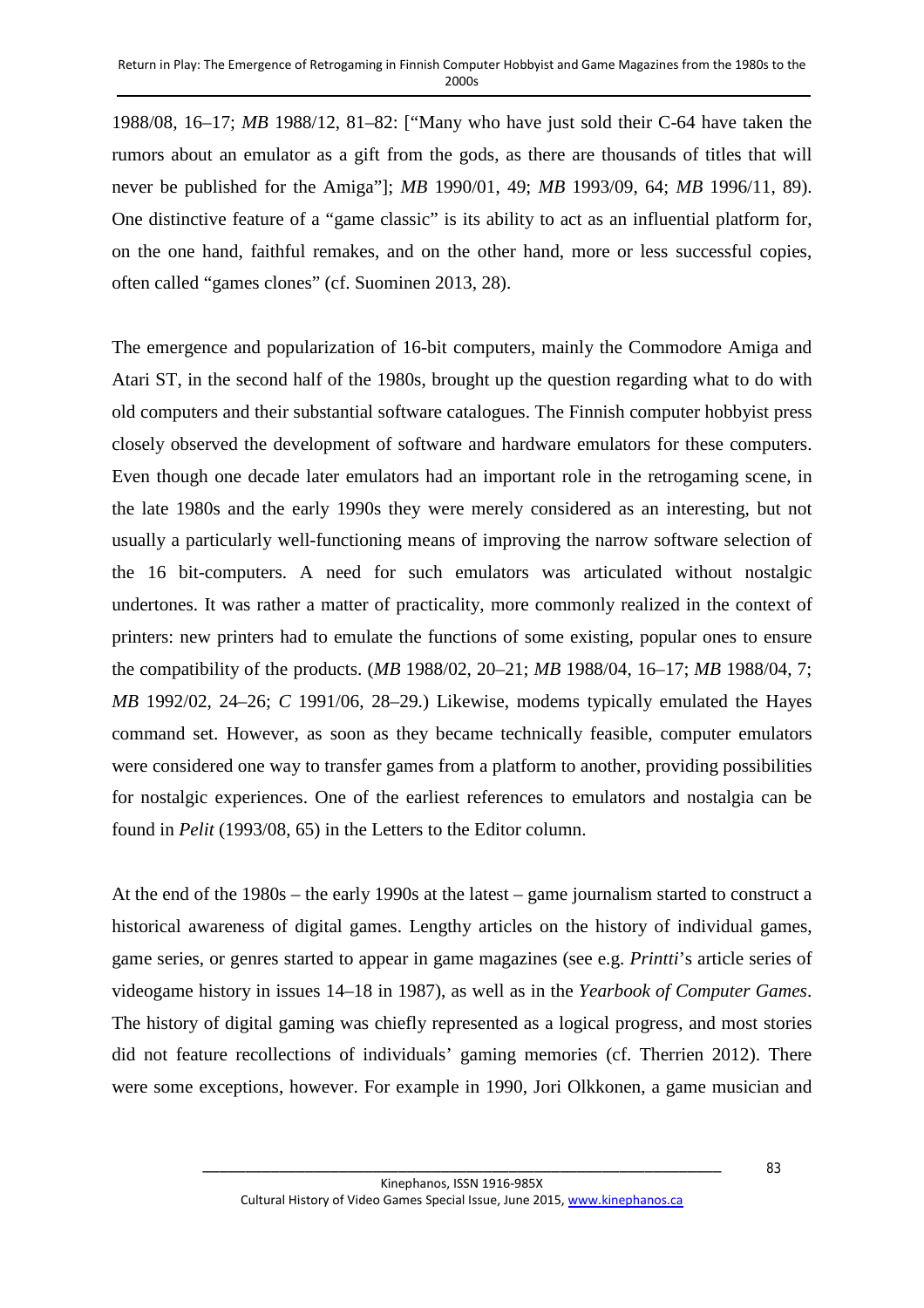an assistant editor, proclaimed the Commodore 64 as a legend. He encouraged readers to return to the old:

"The Commodore 64 is the very computer that most people have bought as their first microcomputer. During the years, a huge amount of games has been created for it, the total can be counted in tens of thousands. Before the invasion of the 16-bit computers the Sixtyfour was the best gaming machine. Dig up that old machine of yours and enjoy really nice games!" (*TPVK* 1990/02, 24–25.)

Thus, in the early 1990s there appeared some signs of pioneering journalists starting to compare new games to old ones and, at times, favoring the old. In their opinion, older games had original ideas and high playability, although their graphics and sound were poor compared to new games. (*MB* 7/1992, 30; *Pelit* 1995/09, 61; Saarikoski 2004, 254–255. Cf. *Pelit* 1992/05, 61.) Obviously, this kind of opinions, shared not only by the journalists but a substantial number of players, showed that there was a market, for example, for redistributing games as "classic game compilations", and other commodities (Whalen & Taylor 2008, 7).

The nostalgization by journalists, consisting in many cases of humoristic and self-ironic phrases, reflected the notion that there was a new, younger gamer generation growing. The next generation had not personally experienced old games or devices, such as home computers and consoles, whose advancements were also typically presented as different generations. Another way to look at the nostalgization is to consider how it underpinned the status of the pioneers, who were in a position where they could largely define both the discourse, and the history of the gaming culture.

More signs of nostalgization, focusing on not only old arcade or video games, but also 8-bit computer games, appeared repeatedly in the mid-1990s. The discussion was in part connected to a few re-releases and compilations, but mostly to the circulation of freeware and shareware remakes of old games on bulletin board systems (BBS) and the Internet. The *MikroBitti* and *Pelit* magazines started to review these games, and distribute them through their own BBSs among other digital games. For a beginner game developer, it was in many cases easier to start with remaking or improving an old game classic than with a unique fresh idea. We can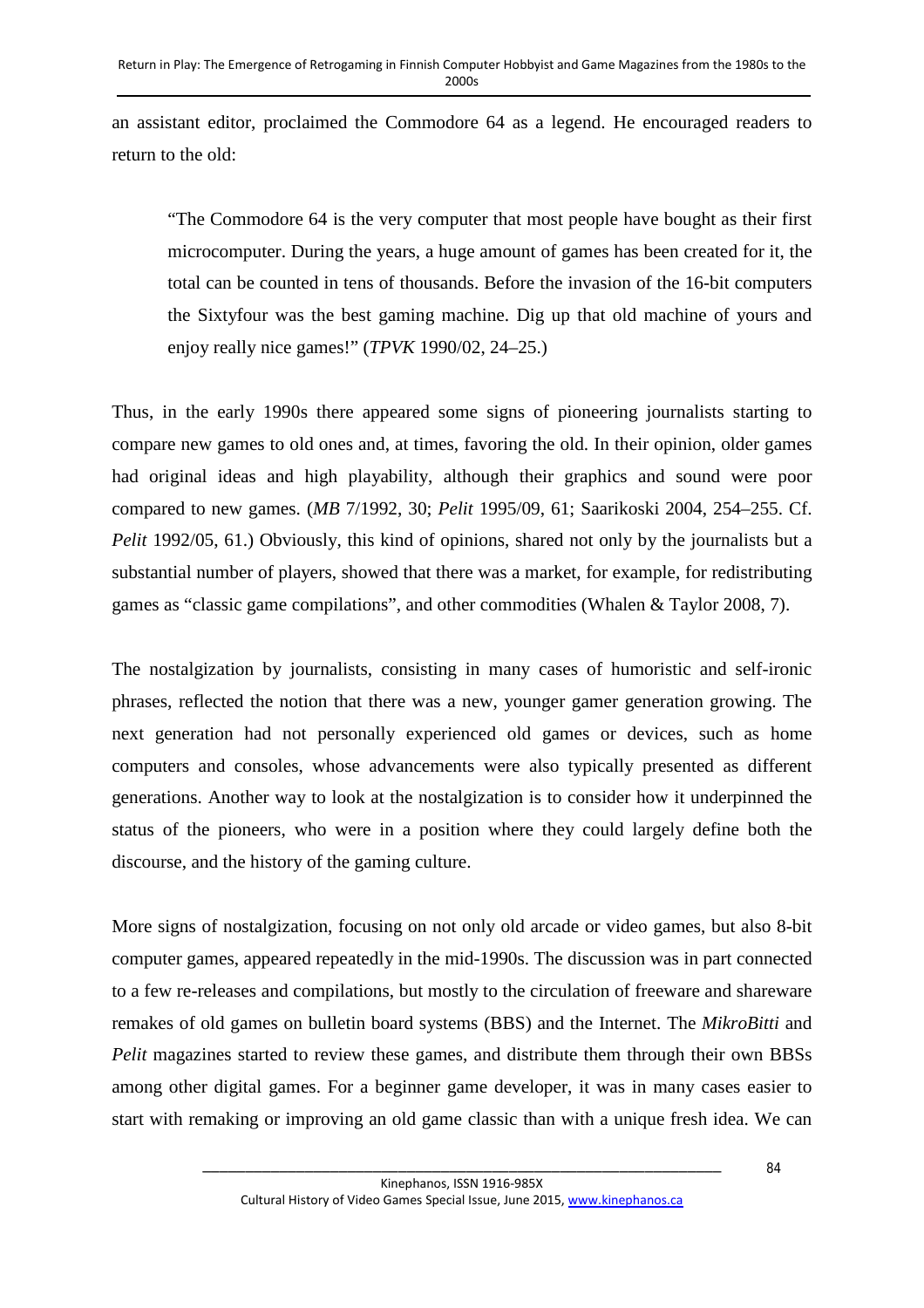thus argue that creating remakes was not primarily a question of nostalgia, or particularly historically aware practice, but a way to learn game development, and probably also get wider circulation for one's amateur experiments and productions. Enthusiast programmers were like art students practicing their skills by copying old masterpieces with a reverse engineering mindset. Such development started already during the previous decade, and, for example, the Finnish game developer pioneer Stavros Fasoulas, who became famous a few years later, published his VIC-20 version of *Pac-Man* as a program listing in the first issue of the *MikroBitti* hobbyist magazine 1/1984 (*MB* 1/1984, 70). Game reviewers typically contextualized the hobbyist works and remakes by referring to their paragons, which was a common style in game reviews in general (Suominen 2011).

Hobbyist developers commonly neglected copyright issues that would not have been in their favour in any case. Questions about intellectual properties – not only concerning game ideas but game copying – were brought up in almost every later article introducing the use of emulators for gaming (e.g. *MB* 1998/11, 114–116: "Heaven of old coin-op games opens to them who navigates to the pages hallowed to the free MAME emulator [...] There is only two obstacles in the fast track to happiness: copyright law and Bill Gates."). One reason for that was magazines' relatively low tolerance towards software piracy, heavily debated in articles as well as in letters to the editor (Saarikoski 2004, 319–337).

Generally speaking, it seems that in the mid-1990s, the first video game generations had reached a suitable age for nostalgia. Enough time had passed from the early use of game classics, and there had been a rupture between old and new, which is typically needed for the emergence of nostalgia. The popularization of the Internet had a major role in the emergence of digital game nostalgia. The Internet acted as a catalyst, bringing together a critical mass of digital game nostalgists and providing a flexible space for the cultivation of digital game history culture and heritage. Several scholars have emphasized the role of Internet as the dominant memory machine enabling various forms of recollection related to a number of different media and technologies (Heinonen & Reunanen 2009; Suominen 2013. On the Internet as a memory machine in general, see e.g. Straw 2007; van Dijck 2007).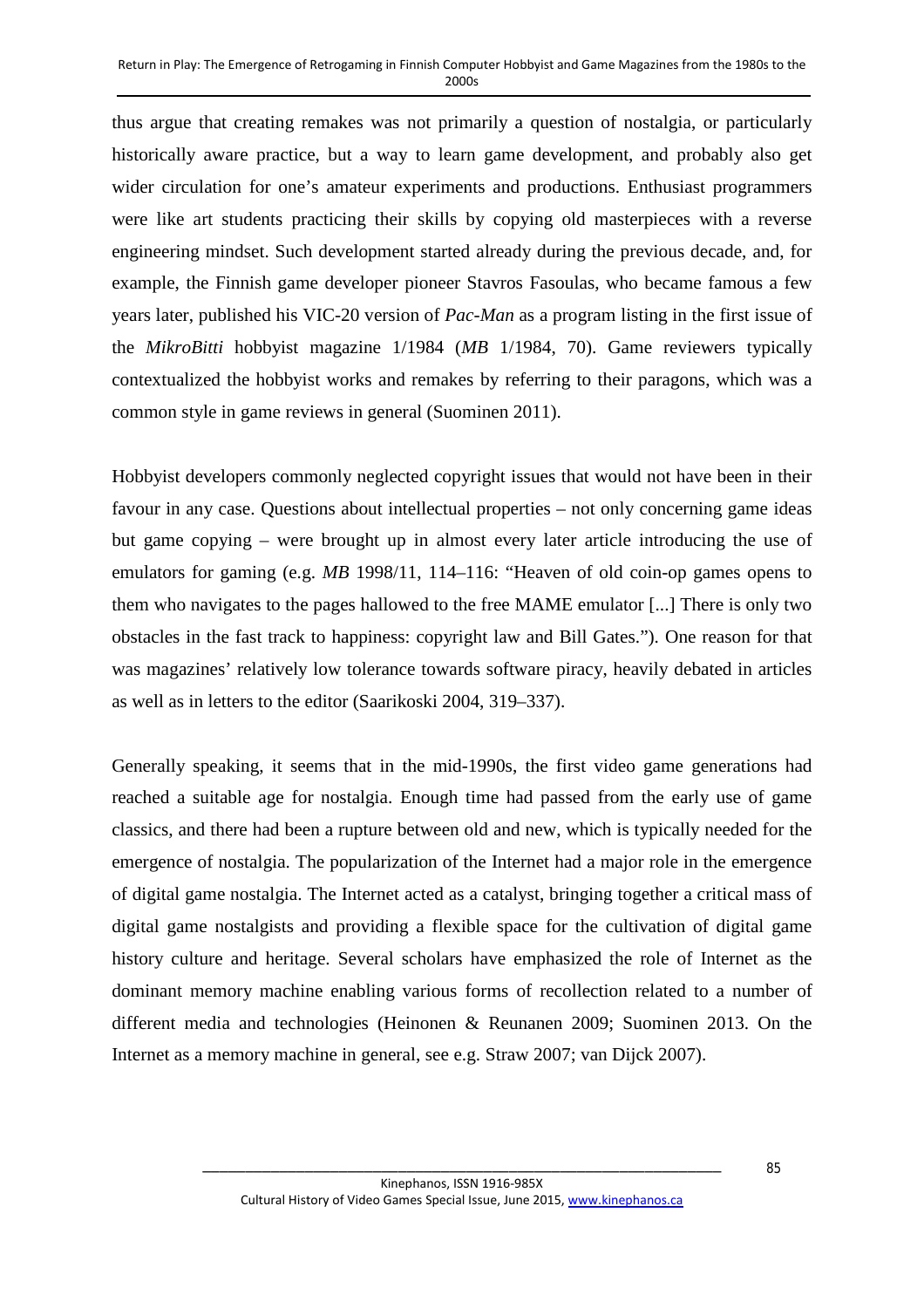Similar developments were underway in other countries, too. For example, in the UK *Edge*  had introduced its "Retroview" column in 1994, and the *Zzap!64* magazine had its "Retrospective View" in the "Zzapback" column at least as early as 1987, although its idea was not nostalgization, but to evaluate whether the games reviewed had maintained their value. *Edge*, however, fastened on nostalgia already from the first column describing *Stunt Car Racer*. (*Edge* issue 11, August 1998, 79; *Zzap!64* issue 29, September 1987, 110.) In the big picture, during the 1990s, or even before, retro had become a known concept in the popular culture – typically in fashion and popular music (e.g. *HS* 27.1.1990; *HS* 28.1.1995; *IS* 2.1.1995). Pop and rock music had already seen various revivalist subcultures before that, but in the 1990s the latest, retro became a cross-over phenomenon (Reynolds 2011).

#### **3. The First Wave of Retrogaming**

"A retrogamer (meaning a person who appreciates good old times when games were real games and every idea worth playing) does not have to dig up his old microcomputer remains when missing those real games of the 8-bit era. […] There is a vast selection of games resembling the real deal, ranging from rough pixel graphics and beep sounds to beautiful modern re-creations, even improved ones. Are you old enough, did you once have a permission to drop coins into arcade games, are there glimpses of happy moments with Pac-Man, Defender, Pong, Space Invaders, Galaxian or Centipede in the remotest corner of your memory? […] Would you like to dive into the past? Refresh old experiences, or check what was played during the last decade? The MBnet online environment offers you a round!" (*MB* 1997/03, 76– 77)

So far, the earliest reference to "retrogaming" in the Finnish computer and video game magazines we have found on *MikroBitti* 3/1997. In his text, Jukka O. Kauppinen explained the meaning of a "retro gamer" – the need for an explanation demonstrates that the term was not generally used before that in Finland. The use of the term spread after the first mentions in a year (*MB* 1997/09, 91; *MB* 1998/03, 81; *MB* 1998/04, 25; *MB* 1998/05, 19; *MB* 1998/05, 83; *MB* 1998/05, 100–101; *MB* 1998/06–07, 100; *MB* 1998/11, 114–116). The *Pelit*  magazine, adopted it after *MikroBitti* (e.g. *Pelit* 1997/05, 20–24; *Pelit* 1998/08, 55; *Pelit*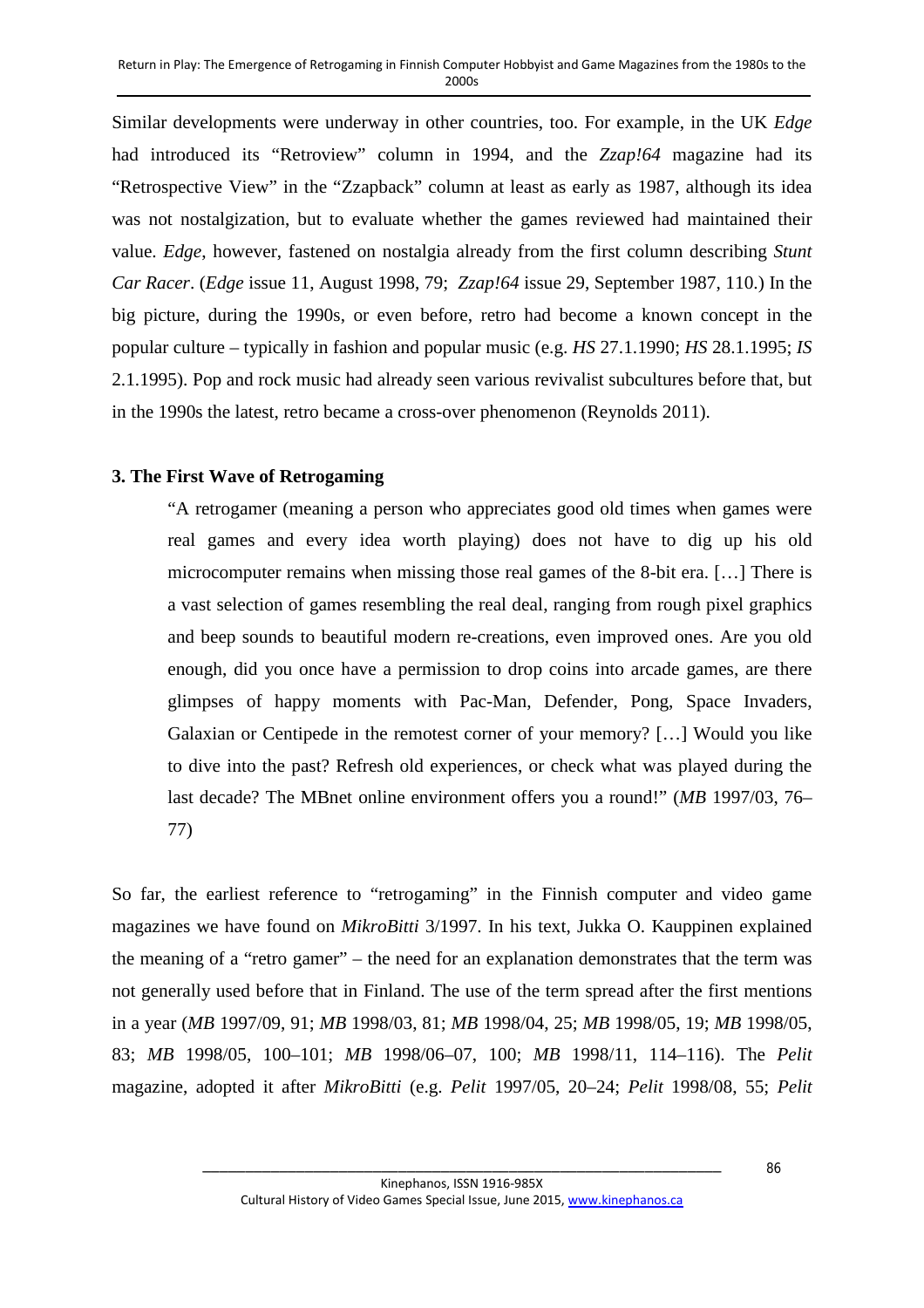1998/09, 70; *Pelit* 1998/11, 77), together with game reviewers in newspapers (*IS* 10.12.1998).

We have not been able to trace Kauppinen's or other writers' actual influences for the use of the term, but most likely Finnish journalists followed the international discourse of the time. In an email interview, Kauppinen told that he had basically read every game related English magazine he got into his hands in Finland, mentioning the following: *Computer & Video Games*, *Computer Games*, *Computer Gaming World*, *The One*, *Amiga Action*, *ACE*, *Amiga Format*, and *PC Format* (Kauppinen 29.4.2014). As we noted above, some foreign magazines had already introduced retro-related terminology years before. Kauppinen suspects that he adopted the term from British game magazines, because at that point they began to increasingly nostalgize, in particular, Sinclair Spectrum games, and grown up Spectrum, Commodore 64 and Amstrad CPC users started to create remakes of the 1980s 8 bit games (Kauppinen 29.4.2014).

J. C. Herz (1997, 63) wrote in her famous book on videogame history, *Joystick Nation*, about a shift from "wildly popular to wildly retro", which had been a process that started in the USA "early in the Reagan administration and [...] achieved critical mass" during the time of her book's publication in 1997. Even though the history of the video and computer game culture in Finland is different to the USA, it appears that the critical mass of players interested in retro was achieved also in Finland during the same period, as reflected by the game magazines. Herz underlines one own's personal emotional experiences and deep engagement as reasons for what she calls "video game retromania" (Herz 1997, 65, 79. Cf. Reynolds 2011, who considers retrogaming as one aspect of the general retro phenomenon).

The Internet became an essential platform for retro game related communities who organized online game archives, "museums", collections, conventions, publications and so forth. Petri Saarikoski (2001, 234) claims that basically there was no total rupture, for example, between the old and new uses for the Commodore 64 computers, because in the demoscene community, the Commodore 64 had constantly maintained its position as a sort of cult machine (cf. Reunanen 2010, 81–83). However, the Commodore 64 had vanished from the mainstream, and we may well argue that not everybody shared the notion of the cult status: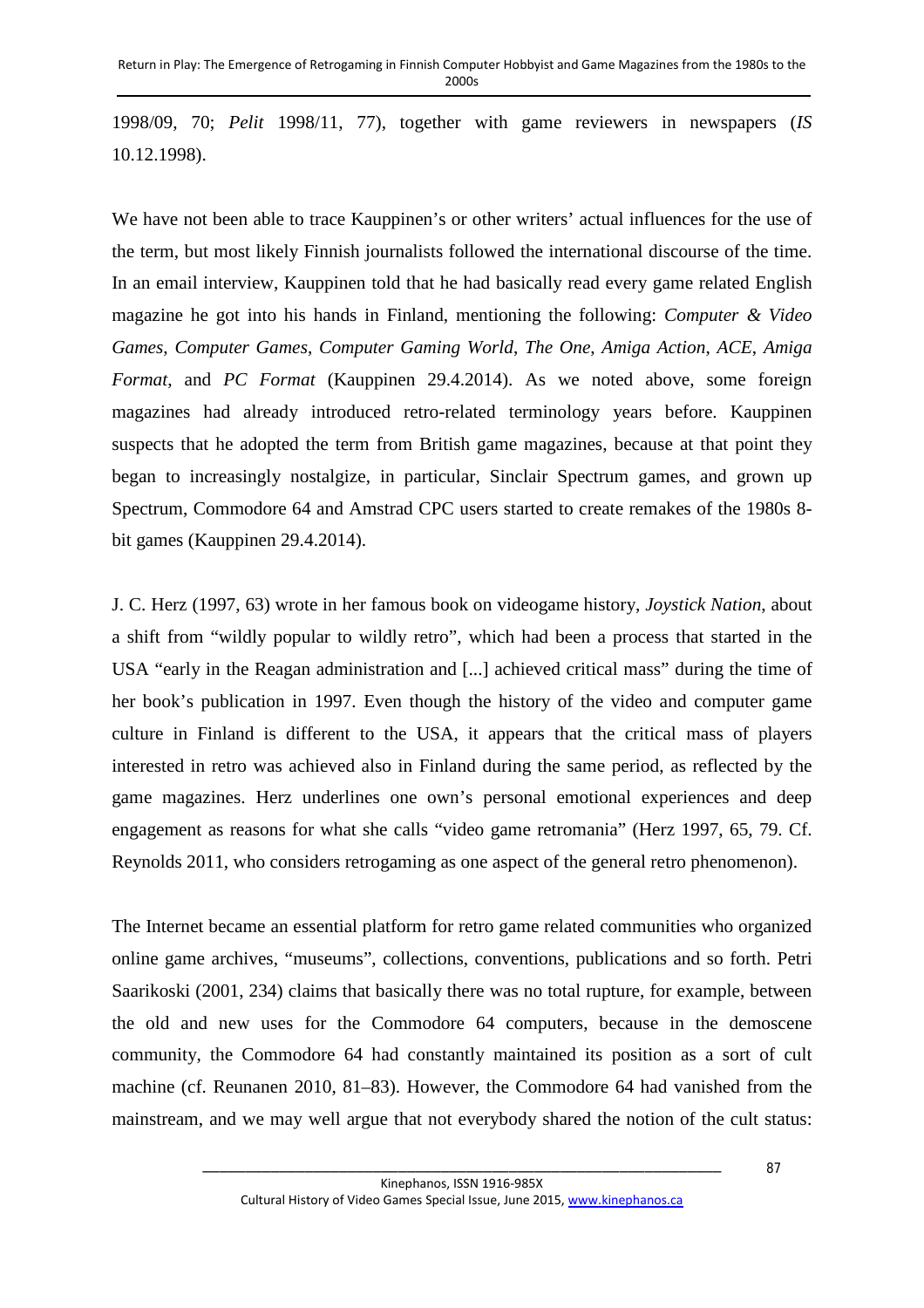either they had not been among the Commodore users (too young or used something else), or, although they had been Commodore 64 users, they wanted to move on and distance themselves from it (cf. Lindsay 2003).

Perhaps the continuing existence of the C-64 in certain hobbyist circles was a reason why the retrogaming boom in the late 1990s was, at least internationally, focused on arcade and console video games. There were special sites for the Commodore and other home computers and their software as well, but they received more attention a few years later (see e.g. the *Commodore Ring*, established in 1996, https://web.archive.org/web/20000302092125/http://www.ncf.carleton.ca/~ag090/cbmring.ht m). One influential factor was the increasing popularity of retro game music, so-called SID music (in the case of the C-64) or chipmusic, produced with original hardware or using hardware and software emulators and extensions for, for example, PC computers (see also Saarikoski 2004, 256–257; Dittbrenner 2007; Carlsson 2010; Polymeropoulou 2014). Another factor that separates computer and video games of the 1980s and early 1990s is branding: home computers did not have as iconic mascots as Nintendo with their Mario, or Sega with their Sonic. Such recognizable characters provide a fertile ground for nostalgization as can be seen, for example, in countless byproducts and fan art. Within computer game cultures, it was rather the early computers themselves that became the strongest cultural icons.

Years 1997 and 1998 meant a turning point, but not just because the Finnish launch of the retrogame/retrogamer term. It appears that during that time the focus turned to increasingly original or genuine gaming experience instead of the simulation, cloning and copying of old game ideas – even though all of them still continued to exist. Technologically, the turn was linked to the popularization of the Internet, as well as the introduction of new, more efficient computers that enabled better software emulation of old devices. *CCS64*, developed for the PC compatibles by Per Håkan Sundell in 1995, is one of the earliest examples of how emulation was gradually becoming a viable solution for running old home computer software (http://www.ccs64.com/).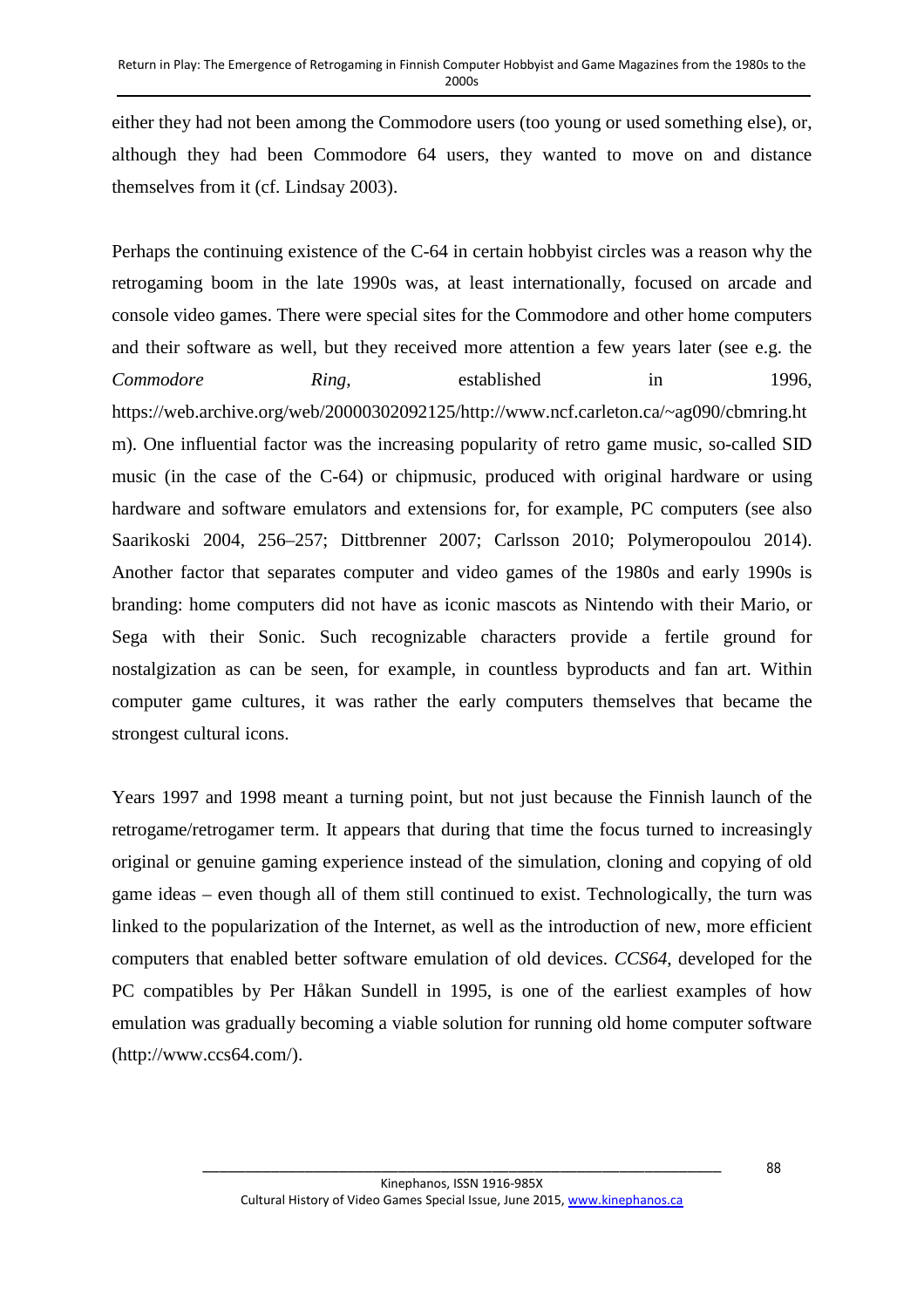Likewise, Finnish magazines introduced emulators in the context of nostalgization and retrogaming, which differed from the earlier articles on emulation (*MB* 1997/01, 80–84; *MB*  1997/04, 106–107). They also described, shortly after their launch, projects such as *MAME* (Multiple Arcade Machine Emulator), which was portrayed in *MikroBitti* as a sweet opener of the coin-op heaven, as well as an "apparent source of retro-orgies" (*MB* 1998/11, 114–116. On MAME, see also *Pelit* 1997/05, 20–22; *Pelit* 1998/11, 77), and visited the then-recently opened Computer Game Museum in Berlin (*MB* 1998/05, 103).

In addition, *MikroBitti* introduced its "12 years ago" column, which republished old game reviews. The first reintroduced game was *Ghostbusters* (1984). (*MB* 1997/02, 86.) Likewise, the *Pelit* magazine established its "5 years ago" column; such articles were a sign of a new era for both game historicization and journalism (*Pelit* 1997/03, 13). Most likely, the introduction of the columns was connected to the rivalry between the journals. Their role models can be found in similar foreign columns, as well as the "50 years ago" or "100 years ago" format common in regular newspapers.

Journalists continued to use terms, such as "classics" and "legends", and they still toned their articles with more or less self-ironical or diminutive statements including words and phrases in the lines of "Cretaceous period of gaming/computing" (*MB* 1997/01, 80–84; *MB* 1997/04, 106–107), "evergreens" (*MB* 1998/04, 88), "prehistory" (*Pelit* 1995/02, 59; *Pelit* 1997/05, 20–22), "moss-bearded" (*Pelit* 1995/08, 24–25; *MB* 1998/05, 100–101; *MB* 1998/06–07, 100), "old geezer", "micro veterans" (*Pelit* 1995/06), and "resurrected" (*Pelit* 1997/05, 65; *MB* 1993/12, 62–63; *MB* 1999/08, 104; *MB* 1999/09, 109). Humor was, in general, a way of increasing the effectiveness of game journalism; in the big picture, ironical self-awareness has been recognized as one common feature of retro (e.g. Guffey 2006, 163).

In addition, all of the above-mentioned terms serve as examples of a history discourse which constructed the idea of a gamer community with some kind of generation gap inside it. It is also easy to note how the recollections were largely gendered: practically every game journalist was male, and they used wording that referred to purportedly manly qualities of game nostalgia. The reminiscing community consisted of mainly men, although there were female players and magazine readers (cf. Jenkins 1998; Nordli 2001; Saarikoski 2004, 167–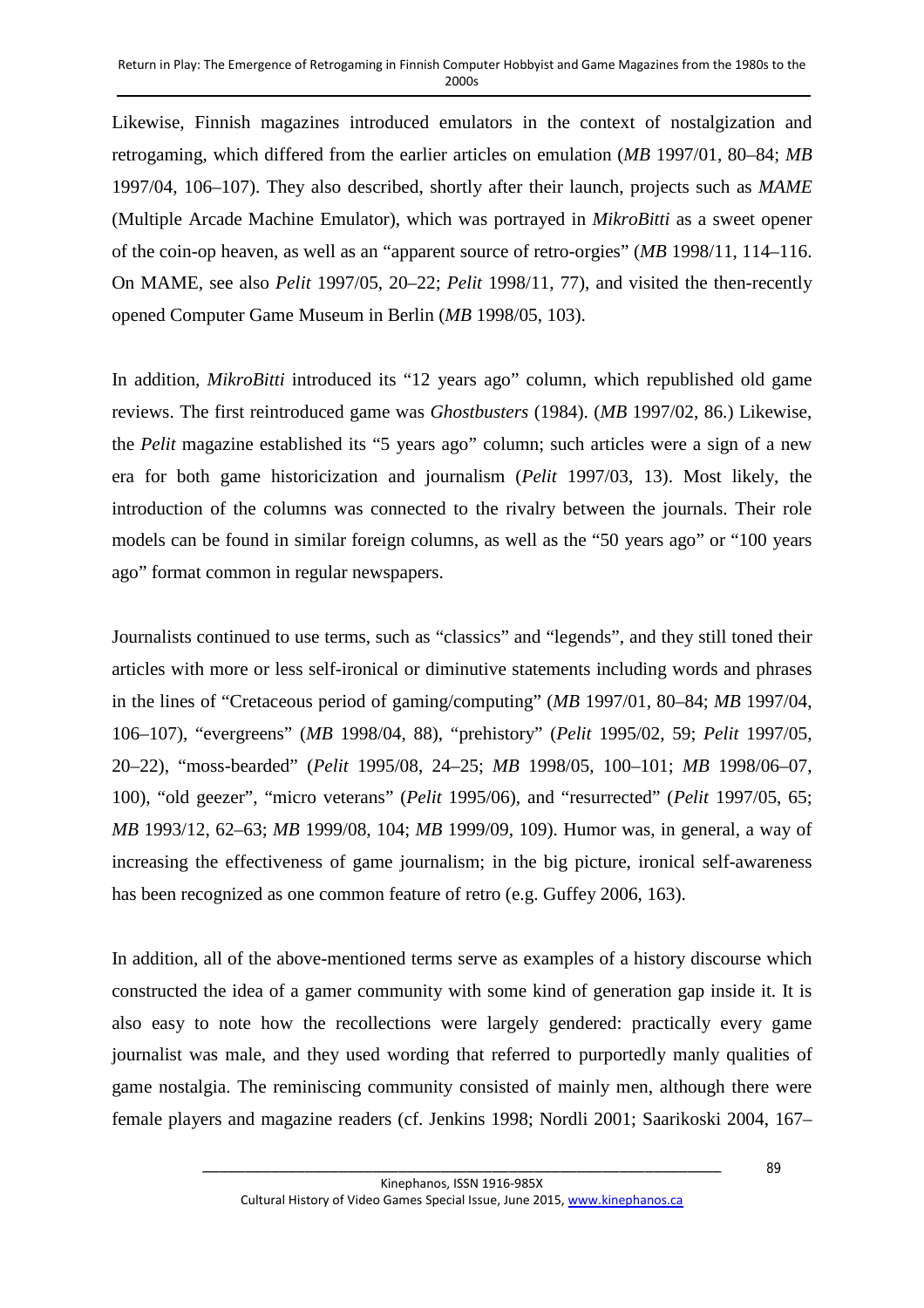186; Saarikoski 2012). Likewise, according to a recent Finnish survey, it still seems that collecting games and devices is a male-dominant hobby (Naskali & Silvast 2014, 62).

Previous history oriented studies have, at least implicitly, emphasized the importance of the *MAME* project, as well as hobbyist community based practices in game preservation, archiving, curating and replaying. Matthew Thomas Payne (2008, 56–57) even argues that *MAME* versions (related projects and communities) "lead to a kind of Classic Ludological Reformation, giving previously atomistic consumers the technological means to become community participants in developing their own emergent historical narrative and collective identity" (see also Whalen & Taylor 2008, 7–8). James Newman (2012, 26–31) is more critical in his tone, and argues that the systematic preservation of game related digital cultural heritage cannot be left to enthusiasts alone. Saarikoski (2001, 235–237) underlines the importance of cross-linked websites, forming so-called rings (e.g. the *Commodore Ring*) focused on nostalgia and retrogaming. It appears that some scholars practically reinvent nostalgia: if the Golden Era of video gaming took place before 1984, then perhaps the late 1990s were the Golden Era of retrogaming. Nowadays, retrogaming, in its commercialized and commodified ready-made form is, ironically put, not what it used to be (Signoret 1975; Davis 1979, 117). The related nostalgia is not restorative but merely reflective – or it is only of the armchair kind: "nostalgia without lived experience or collective historical memory" (Boym 2001, 38 citing Appadurai 1996, 78. On restorative and reflective forms of game nostalgia, see Garda 2013). Eventually, retrogaming started coming out of its player community closet and turning into more fashionable retro, less about gaming. The transformation took place largely at the beginning of the third millennium.

All in all, the first substantial retrogaming boom of the late 1990s was a hobbyist driven phenomenon, even though some game publishers tried to benefit of it, for example, by rereleasing and remaking their games. Commercial interest followed quite quickly behind the enthusiasts' emerging interest, and the introduction of retrogaming related phenomena. The remaking of games was still popular amongst game hobbyists, although some of them started to focus on emulation. We may perceive emerging institutionalization of game-related cultural heritage practices, as emulator projects, museums, and collections received some attention. The academic world and memory institutions, such as public museums, libraries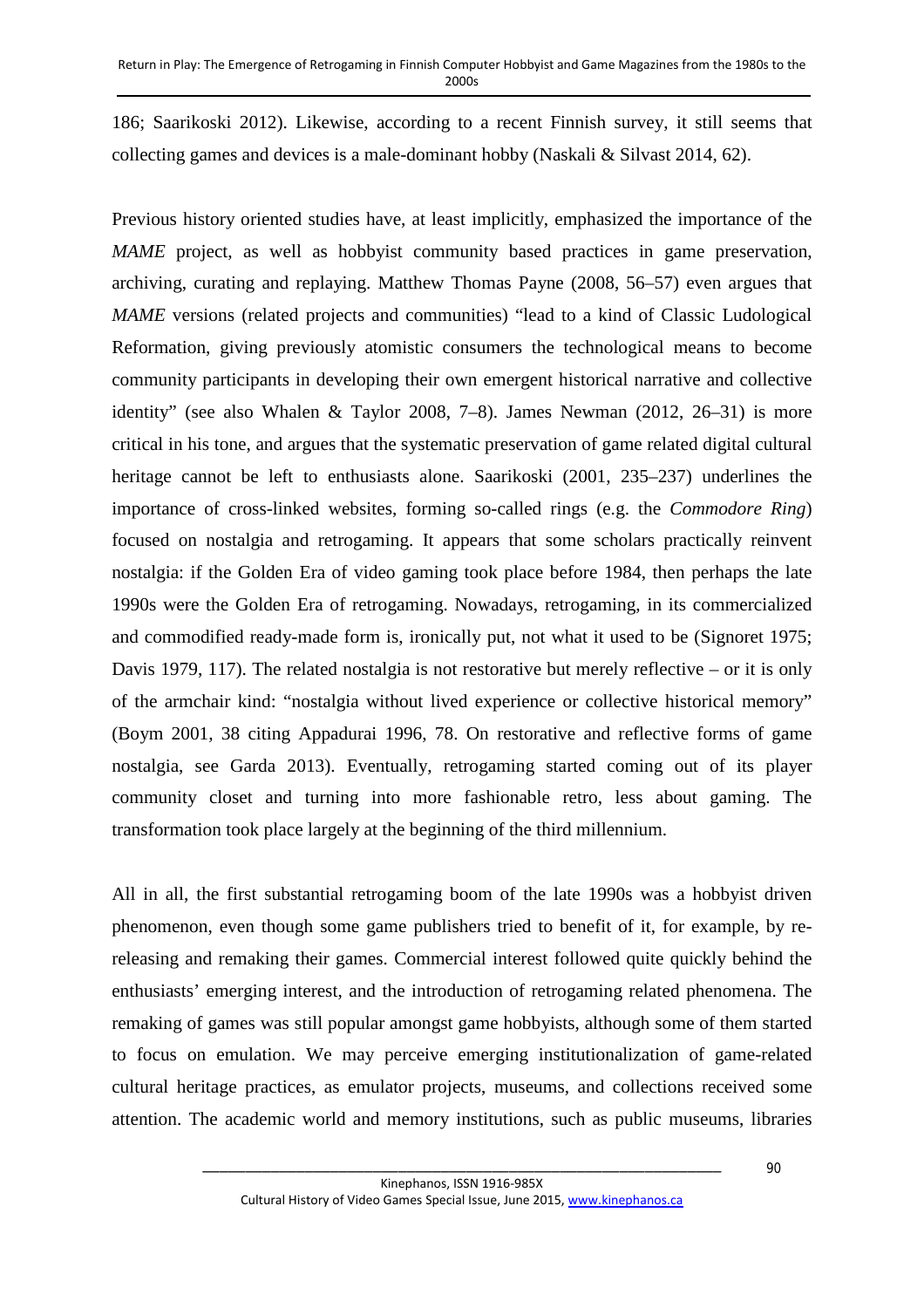and archives did not yet notice digital games (with a few exceptions), but on the other hand, hobbyist communities somewhat mimicked memory institutional discourses and practices, for example, when calling web sites as "museums" or "archives". In Finland, the *Finnish Game Automata Society* (Suomen Peliautomaattihistoriallinen Seura, SPEL) was founded in Spring 1998, and *Pelikonepeijoonit* – The Arctic Computer & Console Museum, based on the collections of three private collectors, started in 1999 (Heinonen & Reunanen 2009). Already before the founding of such organizations, there had been individual collectors.

Based on these observations, we argue that the concept "retrogaming" became commonplace within the game hobbyist culture during 1998–1999 the latest, because of the influence of game magazines and websites. After that, it took a couple of years more before it diffused to the mainstream.

#### **4. From Subculture to Crossover**

During the last ten years retrogaming has transformed from a subcultural and marginal phenomenon to a crossover mainstream subject. The process can be perceived through the institutionalization and commodification, that have raised some controversies and debates amongst hobbyists and professionals. Steven Poole, a British journalist, and the author of the *Trigger Happy* book, claimed in November 2002 that "retrogaming" made him sick due to several reasons:

"First, the actual word 'retrogaming'. What's that about? I can read a novel by Joseph Conrad published 100 years ago, or a Len Deighton thriller from the 1980s, and I won't be accused of 'retroreading'. I'm not 'retrolistening' if I stick on some Bach or Frank Sinatra or Van Halen. [...] And in social terms, the tragedy of retrogaming having become a 'scene' is that it has attracted the attention of that most annoying of lifeforms, the Shoreditch Twat, the kind of idiotically trendy denizen of the fringes of the City of London who will wear an Atari T-shirt for its 'cool' value but knows nothing about gaming beyond FIFA and Lara Croft." (Poole 2002.)

Poole criticized the inability to separate classic games from trash. The notion referred to a situation where retrogaming did not necessary refer to a person's return to their own earlier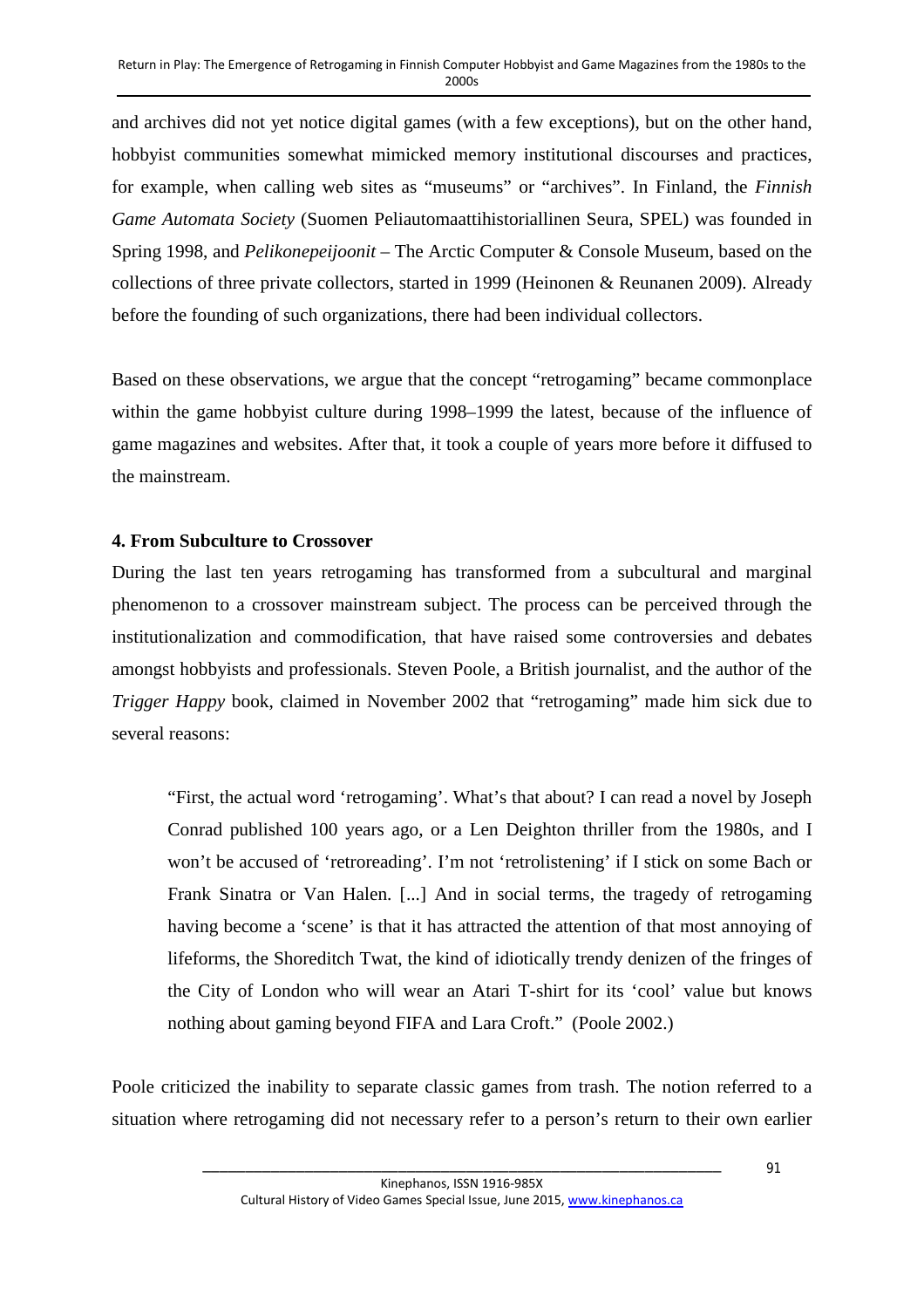experience. Retrogaming started to become a fashion, which was seen in many forms of popular culture, including 8-bit graphics and game-inspired music videos, clothes and accessories (Suominen 2008). Retro games were commodified and re-packaged by game companies into new forms that widened, but at the same time continued the tradition of game collections, when they incorporated pieces of the past that could largely be considered as bulk. In this respect, companies also redefined the past by selecting releases that were of questionable importance in their original context.

Stephen Brown (2001, 6–9) has distinguished three major categories of retro manifestations. He calls them Repro, Repro Nova, and Repro de Luxe. *Repro* refers to the copying of a product closely as it was, even though its meanings might have changed. *Repro Nova* is a product combining old and new, typically enhancing old with new technologies or styling new with old. *Repro de Luxe* is sort of second order product, neo-nostalgia: it recycles a product which has been nostalgic to begin with. For example, an emulated or converted game, or the re-release of an old game review is an example of Repro. In contrast, a totally transformed version of an old game, like *Tomb Raider Anniversary* (reviewed in *MB* 2007/08, 91), or a newly annotated, republished game review are Repro Nova. So far, we have not seen that many examples of Repro de Luxe products in this context, even though, for example, licensed games might have had nostalgic meanings to those who were already familiar with the original product.

Aside the mainstream retro, which tended to focus on Repro Nova, there were other, marginal user groups that focused on collecting original devices and games, circulating information and creating emulators. *MikroBitti*, for example, regularly published introductions and reviews of fan-made sequels and remakes of classic games, which appeared to become a trend in 2003–2006 (*MB* 2003/06-07, 122; *MB* 2004/03, 113; *MB* 2005/06, 112; *MB* 2005/07, 113; *MB* 2005/10, 116; *MB* 2006/01, 114; *MB* 2006/02, 114). Journalists usually referred to the original games with the term "classic" without using the word retro.

Finnish computer and game magazines reported about marginal, as well as more commercialized and mainstream forms of retrogaming. It seems that "retro" started to refer to a general trend while "classic" referred to individual games. In the context of retro,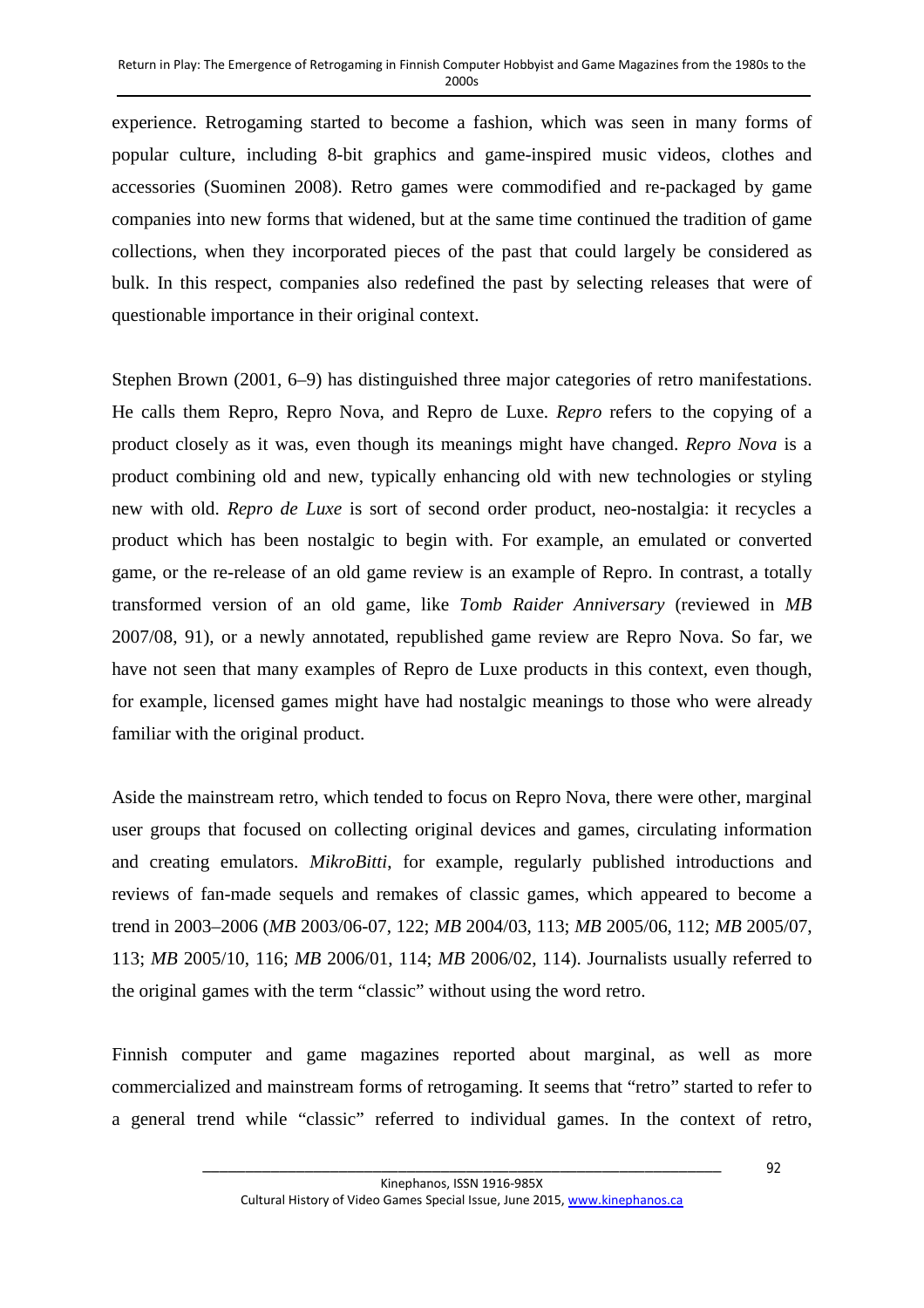journalists reported about new commodities, such as game t-shirts (*MB* 2001/04, 99), a handheld Commodore 64 emulator (*MB* 2003/04, 25), as well as about easy to use plug-andplay retro game products:

"Fall off your chair, retroman. Atari Classics 10-in-1 joystick provides 10 nostalgic games from the 1980s, and does not require anything else than batteries and a television to work. Why would you need a console when a sole controller is enough? A company called TV Games has come up with the idea of packing classic Atari 2600 games into something that looks like a traditional VCS joystick. […] Real legends and some less known stuff have been selected for the stick. […] We heartily recommend this, mostly to the older gamer generation. It is pointless to offer this to the Playstation generation, except as a joke." (*MB* 2004/04, 100. See also *Pelit* 2003/09, 85.)

They noted the role of Nintendo Wii's *Virtual Console* in the circulation of old games, and also referred to other consoles' similar platforms (*MB* 2004/03, 128; *MB* 2004/04, 100; *MB* 2007/01, 98–101; *MB* 2007/05, 103–105). The Wii with its Virtual Console was called the "all time retro game machine" (*Pelit* 2007/01, 31. See also *Pelit* 2007/02, 70). Scholars, too, have recognized JAKKS Pacific's plug and play devices' and the *Virtual Console's* significance in the popularization of retrogaming (Whalen & Taylor 2008, 1–3; Payne 2008, 58–65). Jones and Thiruvathukal (2012, 108) emphasize that the "retro revolution" in the Wii's case was a "carefully constructed experience" when they discuss how particular old games were selected, re-produced and commercialized.

We argue that later generation game journalists have grown into the reminiscence culture, and adopted the early established ways of representing digital game histories. Recollection had, however, gotten new forms when new consoles, as well as PC computers, became platforms of gaming nostalgia. Not only the 1970s' and 1980s' games were missed, but also the 1990s' ones, and journalists gave hints on how readers should adjust their PC for getting also MS-DOS games to run (e.g. *MB* 2004/04, 86–89; *MB* 2005/11, 84–86).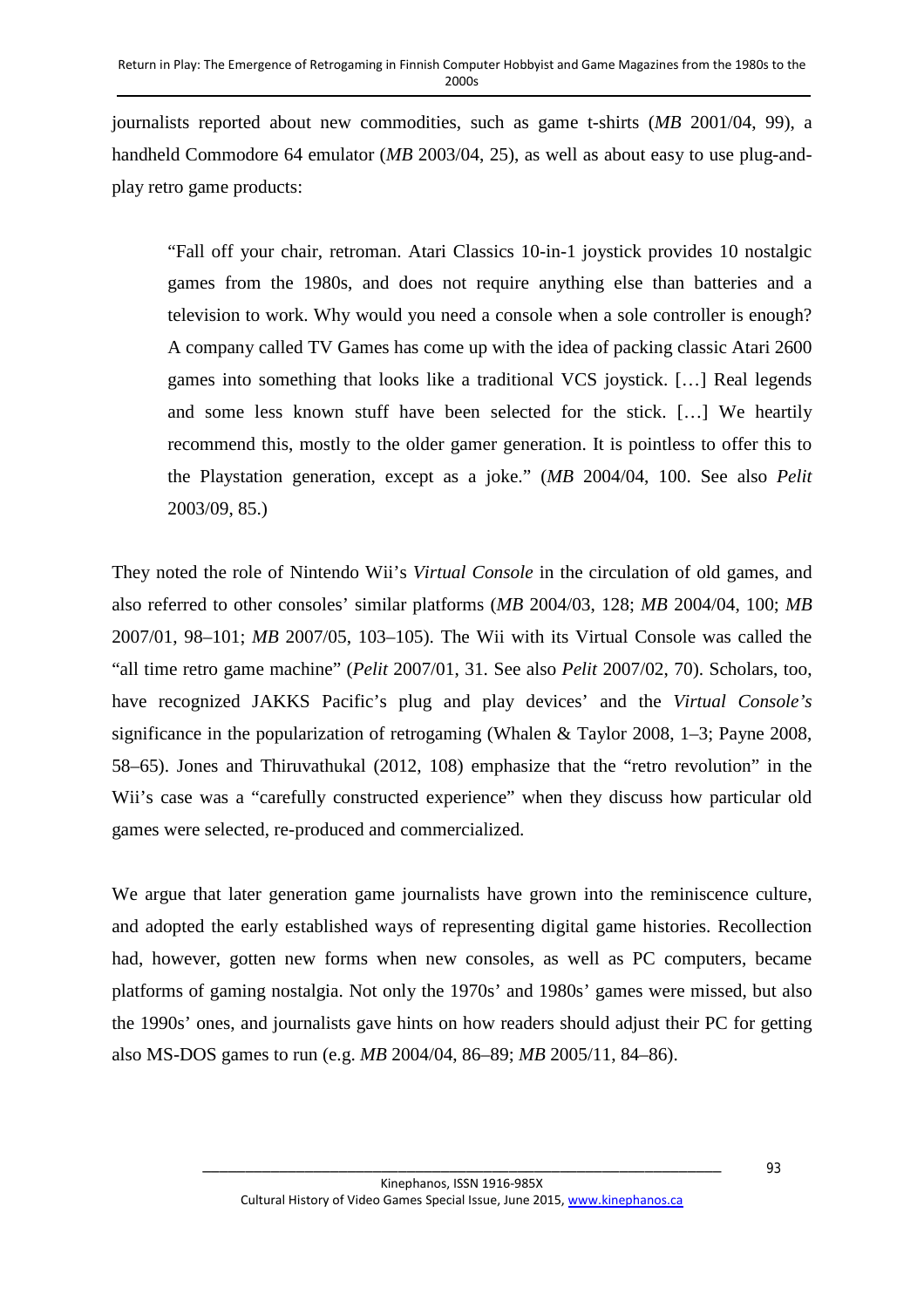In other countries some special retro game magazines started to be published, such as *Retro Gamer* in the UK in 2004, and *Retro* in Germany in 2006, but in Finland the market was apparently not big enough, even though online retro magazines such as *Pelikapseli* (Game Capsule) were published for some time (*MB* 2000/11, 113). Instead, Finnish magazines started to follow international examples by publishing retro game columns (*Pelit* magazine, 2003 onwards, also its new rival *Pelaaja* [Gamer], 2002 onwards), supplements (*Pelit* 2010/07; *Pelit* 2010/12), as well as lengthy game history articles. Recollecting became increasingly historically aware and interpretative. For example, *MikroBitti* renewed its "12 years ago" column in 2001, when the magazine started republishing old game reviews, where a journalist (not the original author) assessed the meaning of the game from a contemporary perspective, and typically included some personal recollections of his/her first experiences with the game. The column continued until Autumn 2006, when a reform of the magazine took place, and game content was significantly cut. The last game introduced in the "12 years ago" series was *Superhero League of Hoboken* (1994) (*MB* 2006/09, 91).

In the 2010s, national historicization of digital games has increased in magazines and books, but the Internet has an even bigger role in it than earlier. Blogs, video blogs, discussion forums and online magazines, such as Dome.fi and V2.fi, have taken the leading role in retro game journalism in Finland, partially due to the structural changes in printed magazines and audience behavior. However, the new *Skrolli* magazine (2013–) focusing on computer hobbyist culture, is targeted to a more marginal group of computer enthusiasts, and has frequently published computer and game historical articles. *Skrolli* has also articulated its nostalgic attitude towards game and computer cultures with the printed format of the publication, although it also comes as a PDF version and has a website.

# **5. Conclusion: Metamorphoses of Retrogaming and Magazines**

Nostalgization, historicization and retro have been articulated in magazines in a number of ways: in commercial and freeware game reviews, product presentations, website introductions, news sections, special history or retro oriented articles, and authors' personal columns. Especially columns and full-blown game reviews have also contained personal recollections by journalists.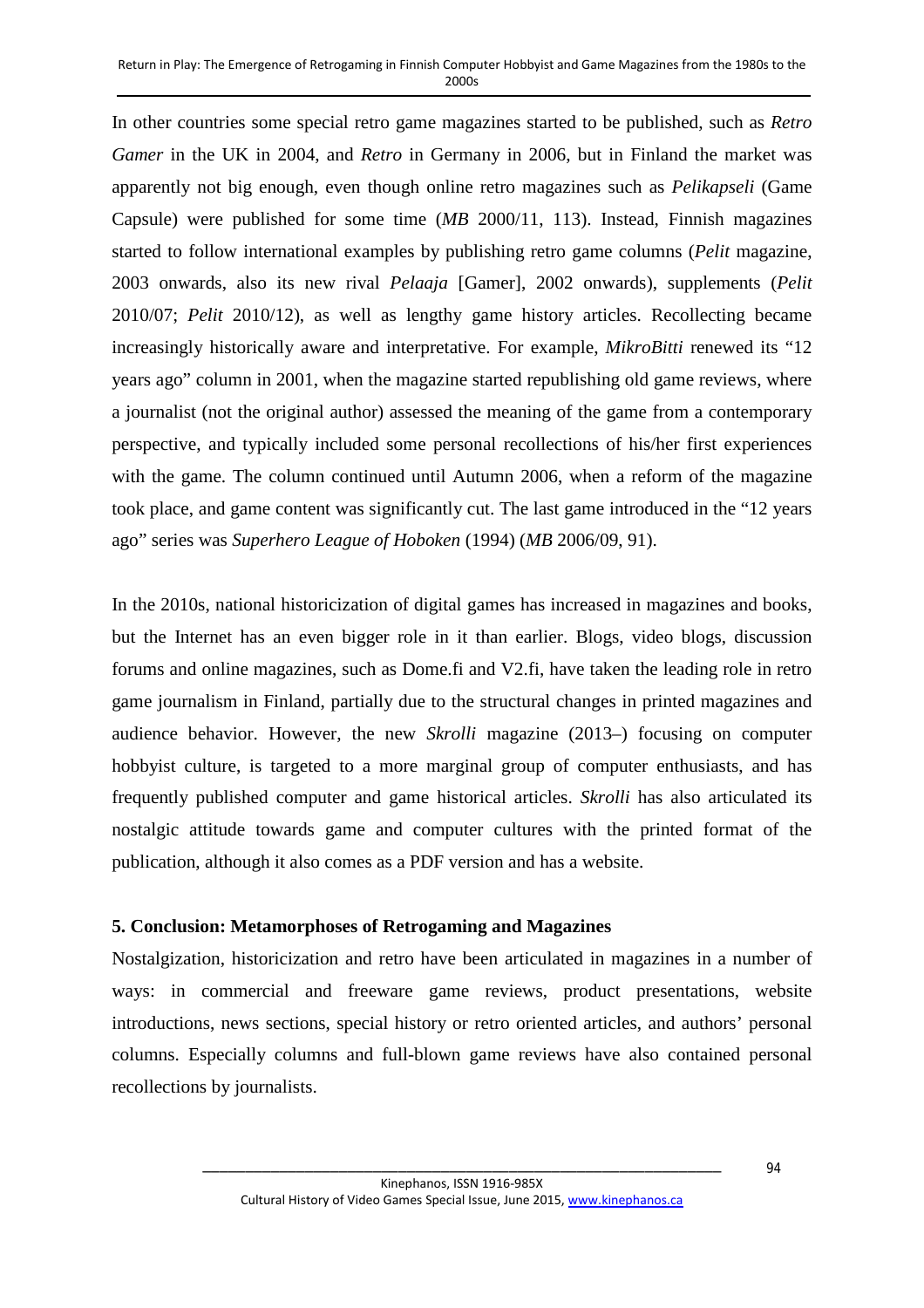Leading game journalists have had a major role in constructing historical awareness, supported by articles from other frequent contributors. Jukka O. Kauppinen, Niko Nirvi, Jyrki J. J. Kasvi, Jukka Tapanimäki, and Tapio Berschewsky have been among the key figures in Finland. It seems that members of the first game journalist generation have raised both younger readers and journalists to become members of the digital game heritage community. Together the journalists have built a sense of community with the help of history, even though, at the same time, they might have strived to separate themselves from the younger gamer generations. Positively thinking, the awareness spread by the magazines has most likely had a positive long-term effect on the ongoing game preservation efforts.

The assumption we made at the beginning of the paper proved to be valid. It is possible to distinguish three different phases or waves in relation to gaming nostalgia and retro. The mid-1990s were a turning point when the concept of retrogaming was introduced in Finnish game media, and various forms of sharing and circulating information on old videogames emerged, largely due to the popularization of the Internet. However, already before that there existed a rich culture of nostalgizing and recollection of game ephemera.

During the last 15 years the idea of retrogaming has been commercialized, and it has become a common topic in magazines that dedicate special features to it. There are no major differences between magazines in this respect, although they have stressed different things in their publication policies: the ways of nostalgization, historicization and introducing retrogaming have been mostly similar. However, it is possible to observe the partial tension which has emerged between the concepts "retro game" and "classic game". A retro game can be almost anything old and exciting that is approached with a more or less ironical attitude, whereas a classic is a timeless quality product. This tension should be studied more closely in the future.

Quite obviously, the target of retro-oriented game nostalgia has shifted over time. Even though the early digital games from the 1970s and 1980s are still part of it, there is a constant flux towards newer products becoming retro. In addition, it is possible to follow the life cycles of individual iconic objects of computer and game cultures, such as the Commodore 64 – how it became popular, how its death was expected, how it was forgotten, neglected,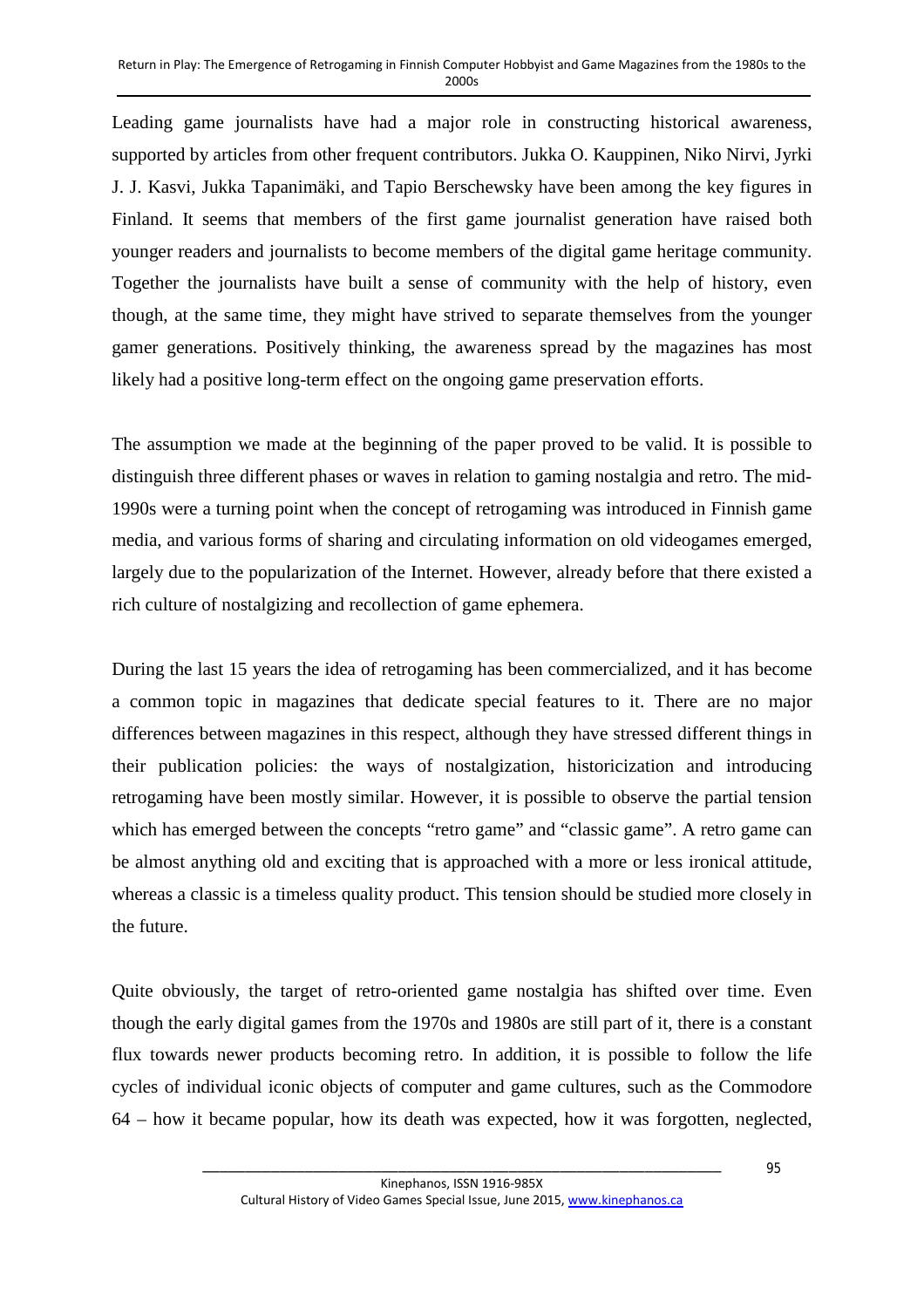missed, and then remembered again. In other words: how they act as an anchor in nostalgizing, and a reference point for reminiscence.

We have shown that computer hobbyist and game magazines constitute a functional and rich set of source material that provides for historical analyses on the development of retrogaming. The magazines both reflect and build conceptualizations and practices related to retrogaming, and the historicization and nostalgization of digital games.

#### **Acknowledgements**

We are grateful to the Kone Foundation for funding the *Kotitietokoneiden aika ja teknologisen harrastuskulttuurin perintö* [Home Computer Era and the Heritage of Technological Hobby Culture] project, and the Academy of Finland for funding *Ludification and the Emergence of Playful Culture* (decision #275421). In addition, we thank Petri Saarikoski, Antti Silvast, Carl Therrien, and the two anonymous referees for their useful comments.

## **References**

*Emails* 

To Jaakko Suominen

Kauppinen, Jukka O.: "Re: Kysymyksiä Jukka O. Kauppiselle retropelaamisen historiasta" 29.4.2014

*Magazines C=lehti* (C) 1987–1992 *Edge* 1994 *Helsingin Sanomat* (HS) 1990, 1995 *Ilta-Sanomat* (IS) 1995, 1998 *MikroBitti* (MB) 1984–2007 *Pelit* 1992–2014 *Printti* 1984–1987 *Tietokonepelien vuosikirja* (TPVK) 1987–1991 *Zzap!64* 1987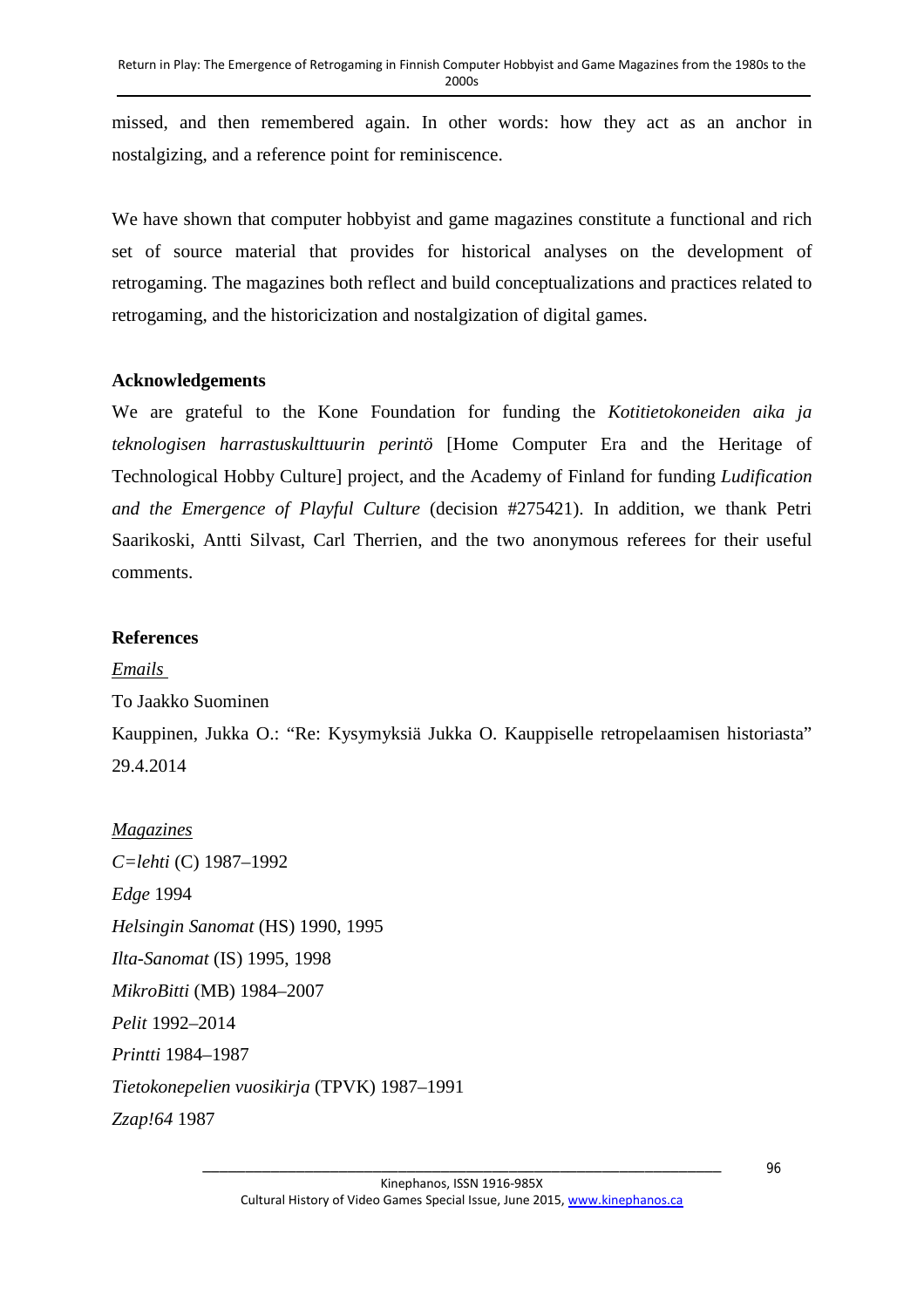# *Literature*

Appadurai, Arjun. *Modernity at Large*. Minneapolis: University of Minnesota Press, 1996. Print.

Boym, Svetlana. *The Future of Nostalgia*. New York: Basic Books, 2001. Print.

Brown, Stephen. *Marketing – The Retro Revolution.* London: Sage Publications, 2001. Print.

Carlsson, Anders. *Power Users and Retro Puppets – A Critical Study of the Methods and Motivations in Chipmusic*. Lund: University of Lund, 2010. Print.

Davis, Fred. *Yearning for Yesterday. A Sociology of Nostalgia.* New York: Free Press, 1979. Print.

Dittbrenner, Nils. *Chip-Musik: Computer- und Videospielmusik von 1977–1994* [Chip Music: Computer and Video Game Music from 1977–1994]. Osnabrück: University of Osnabrück, 2007. Print.

Eddy, Brian. *Classic Video Games. The Golden Age, 1971–1984.* Oxford: Shire Publications, 2012. Print.

Garda Maria B. "Nostalgia in retro game design." *Proceedings of DiGRA 2013 - DeFragging Game Studies*, Atlanta, GA, USA: DiGRA, August, 2013. DiGRA Digital Library. Web.

Guffey, Elisabeth E. *Retro – The Culture of Revival.* FOCI series. London: Reaktion Books 2006. Print.

Heikkinen, Tero, and Markku Reunanen. "Kungfumestarit kuvaputkella – kamppailuelokuvien ja -pelien suhde 1980-luvulla [Kung-fu Masters on TV Screens – The Relationship between Fighting Games and Movies in the 1980s]." *WiderScreen* 4/2013. Web. 17 Jun 2014.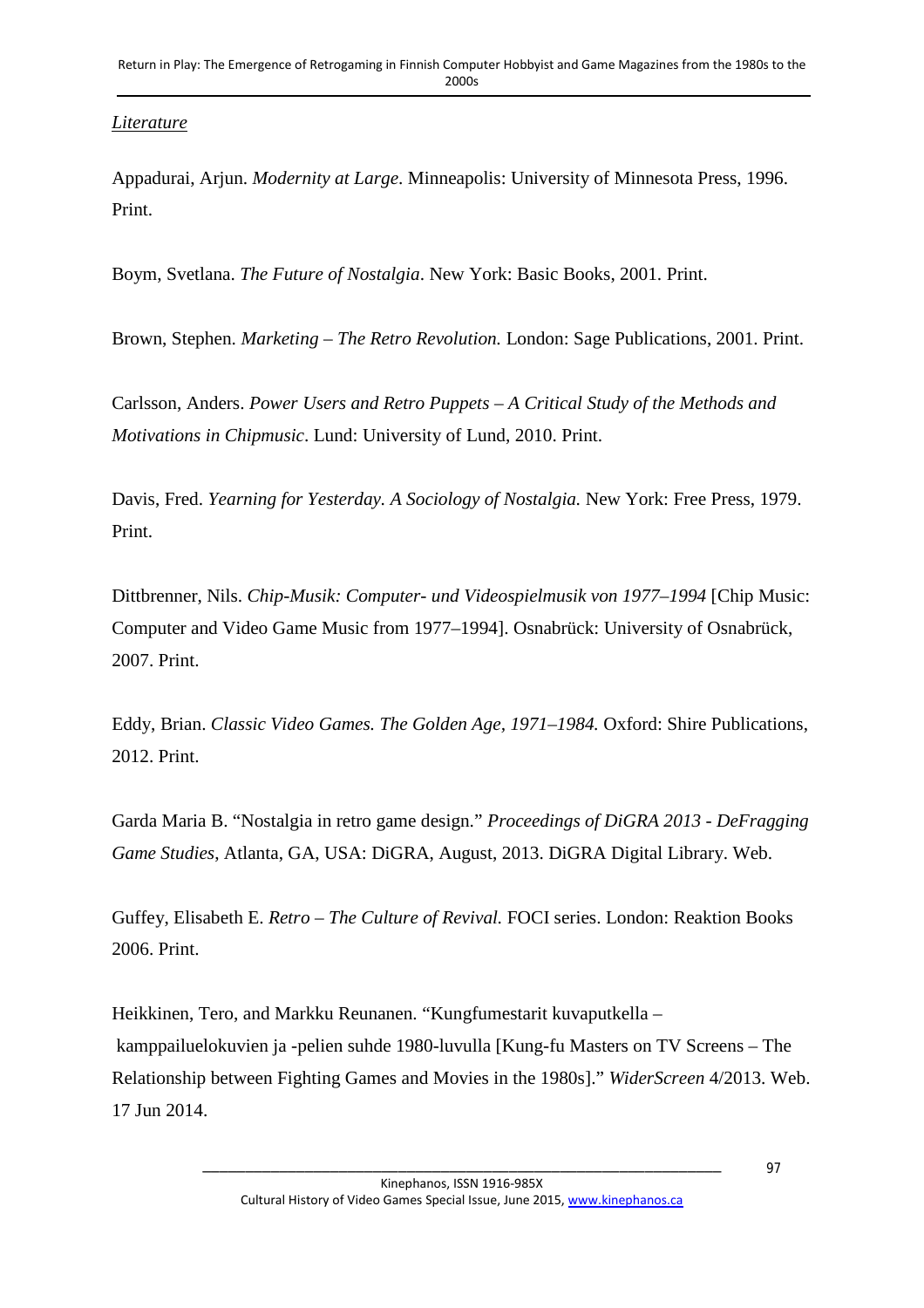Heinonen, Mikko, and Markku Reunanen. "Preserving Our Digital Heritage: Experiences from the Pelikonepeijoonit Project." *History of Nordic Computing 2*. Eds. John Impagliazzo, Timo Järvi, and Petri Paju. Berlin: Springer, 2009. 55–64. Print.

Herz, J. C. *Joystick Nation. How Videogames Gobbled Our Money, Won Our Hearts and Rewired Our Minds*. London: Abacus, 1997. Print.

Jenkins, Henry. "'Complete Freedom of Movement': Video Games as Gendered Play Spaces." *From Barbie to Mortal Kombat*. Eds. Justine Cassell, and Henry Jenkins. Cambridge: The MIT Press, 1998. 262–297. Print.

Jones, Steven E., and George K. Thiruvathukal. *Codename Revolution. The Nintendo Wii Platform.* Cambridge: MIT Press, 2012. Print.

Kent, Steven L. *The Ultimate History of Video Games: From Pong to Pokemon. The Story Behind the Craze That Touched Our Lives and Changed the World.* Roseville, CA: Prima, 2001. Print.

Kirkpatrick, Graeme. "Making games normal: Computer gaming discourse in the 1980s." *New Media & Society.* Forthcoming.

Lindsay, Christina. "From the Shadows: Users as Designers, Producers, Marketers, Distributors and Technical Support." *How Users Matter: The Co-Construction of Users and Techology*. Eds. Nelly Oudshoorn, and Trevor Pinch. Cambridge: MIT Press, 2003. 29–50. Print.

Mäyrä, Frans. *An Introduction to Game Studies. Games in Culture*. Los Angeles: SAGE Publications, 2008. Print.

Montfort, Nick, and Ian Bogost. *Racing the Beam: The Atari Video Computer System*. Cambridge: MIT Press, 2009. Print.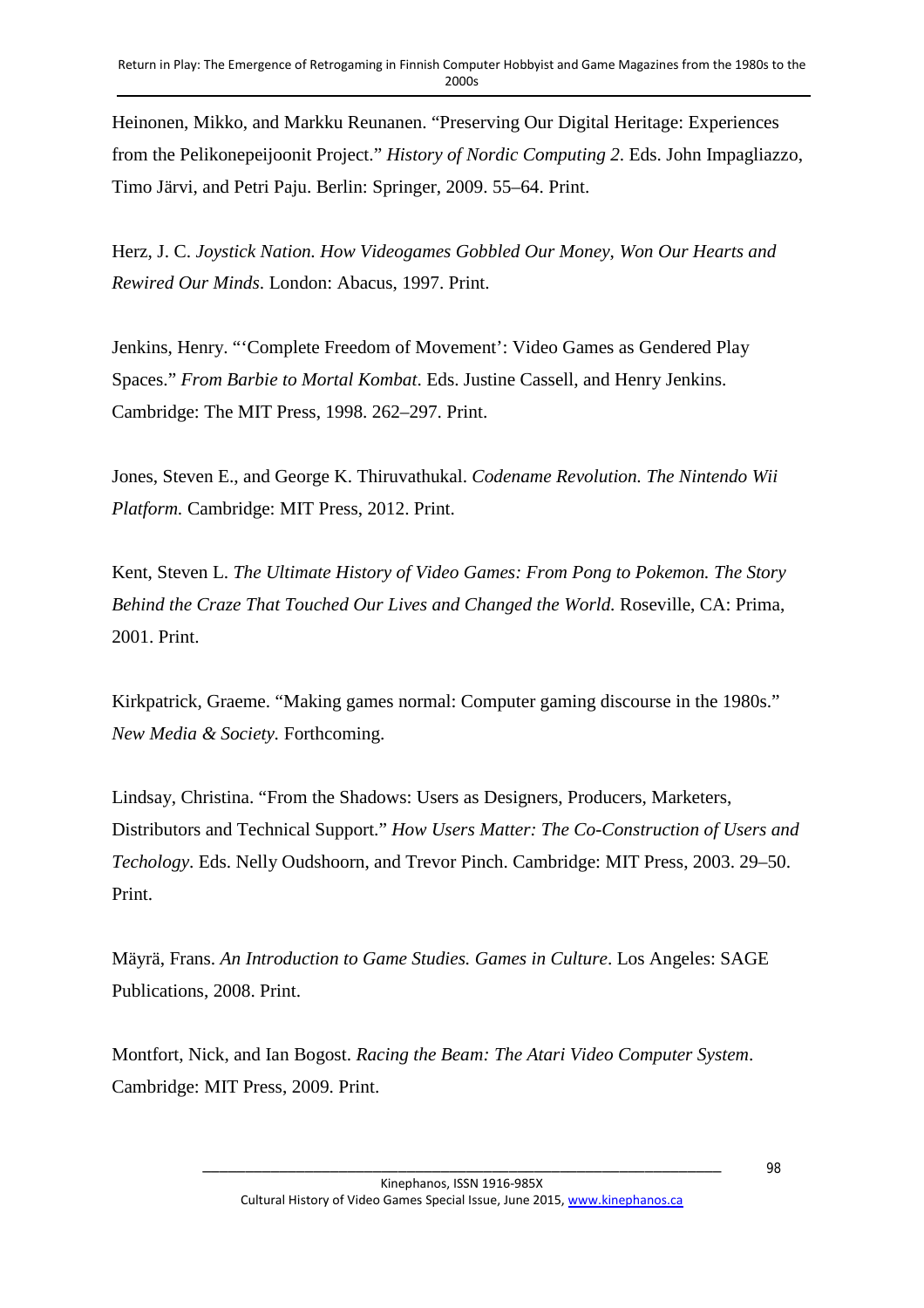Naskali, Tiia, and Antti Silvast. Tietokonekerhoista blogosfääriin, pöytäkoneista puhelimiin. Kokemuksia tietokoneharrastamisen arkipäiväistymisestä [From computer clubs to blogosphere, table top computers to phones. Experiences of computer hobbies to become everyday life]. Pori: University of Turku, 2014. Print.

Newman, James. *Videogames*. London: Routledge, 2004. Print.

---. *Best Before: Videogames, Supersession and Obsolescence*. London: Routledge, 2012. Print.

Nordli, Hege. "From 'Spice Girls' to Cybergirls: The Role of Multimedia in the Construction of Young Girls' Fascination for and Interest in Computers." *Social Learning Technologies. The Introduction of Multimedia in Education*. Eds. Marc van Lieshout, Tineke Egyedi, and Wiebe Bijker. Farnham: Ashgate Publishing, 2001. 110–133. Print.

Polymeropoulou, Marilou. "Chipmusic, Fakebit and the Discourse of Authenticity in the Chipscene." *WiderScreen* 1–2/2014. Web. 17 Jun 2014.

Poole, Steven. "Edge: Retrogaming." *Edge*. Web. 17 Jun 2014.

Reunanen, Markku. *Computer Demos – What Makes Them Tick?* Licentiate thesis. Espoo: Aalto University, 2010. Print.

Reynolds, Simon. *Retromania. Pop Culture's Addiction to Its Own Past.* New York: Faber & Faber, 2011. Print.

Saarikoski, Petri. *Pioneerien leluista kulutuselektroniikaksi. Suomalainen kotimikroharrastus tietotekniikan murroksessa 1980-luvun alusta 1990-luvun puoliväliin* [From a Pioneers' Toy to Consumer Electronics. The Finnish Home Computer Hobby from the Early 1980s to the Mid-1990s]. Turku: University of Turku, 2001. Print.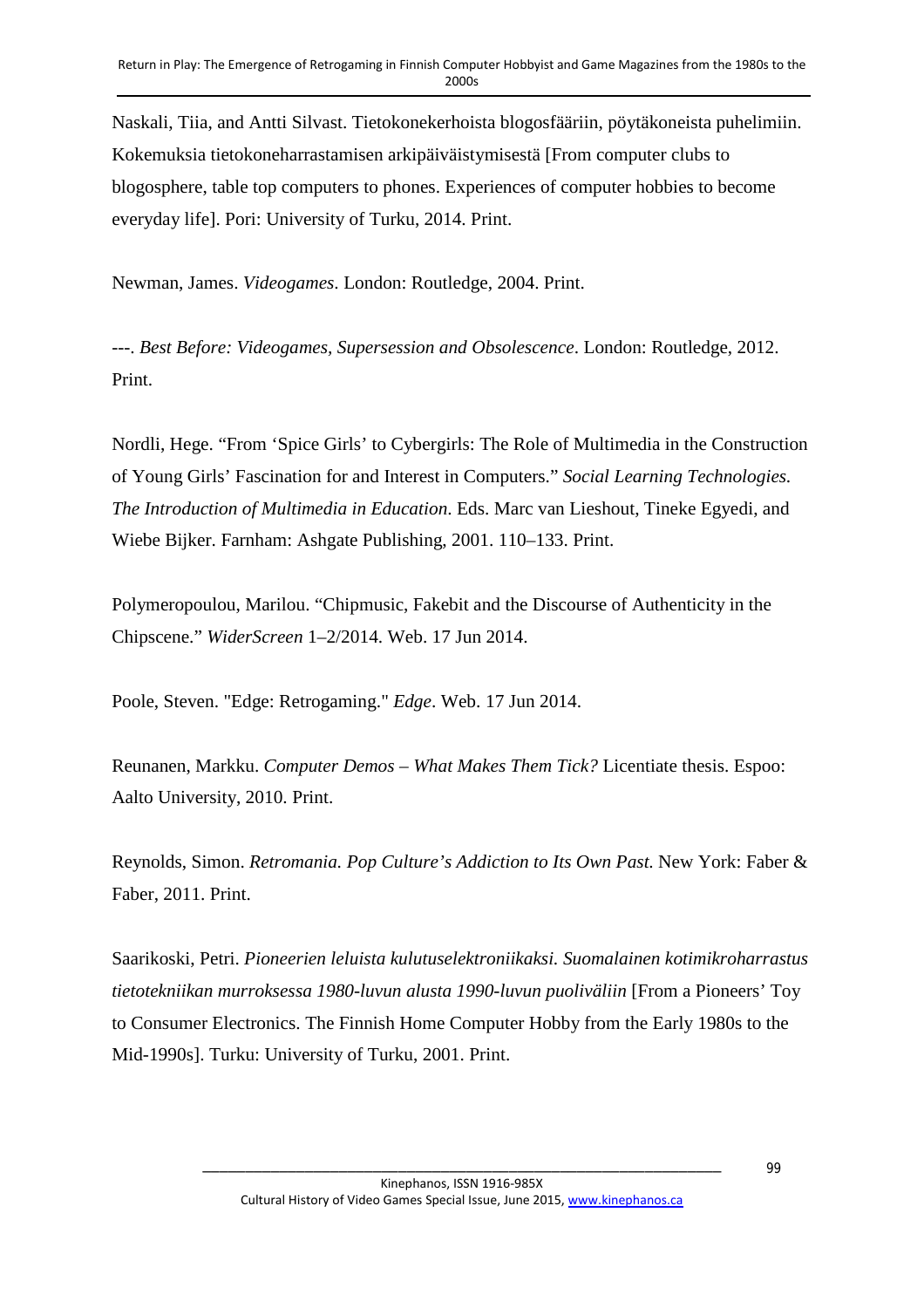---. *Koneen lumo. Mikrotietokoneharrastus Suomessa 1970-luvulta 1990-luvun puoliväliin* [The Lure of the Machine. The Finnish Microcomputer Hobby from the 1970s to the Mid-1990s]. Jyväskylä: Jyväskylän yliopiston nykykulttuurin tutkimuskeskus, 2004. Print.

---. "'Rakas Pelit-lehden toimitus...' Pelit-lehden lukijakirjeet ja digipelaamisen muutos Suomessa vuosina 1992–2002 [Readers' Letters in the Finnish Pelit Gaming Magazine During 1992–2002]." *Pelitutkimuksen vuosikirja 2012*. Eds. Jaakko Suominen et al. Tampere: University of Tampere, 2012. Web. 8 Jan 2015.

Saarikoski, Petri & Suominen, Jaakko. "Computer Hobbyists and the Gaming Industry in Finland." *IEEE Annals of the History of Computing,* July-September 2009 (vol. 31 no. 3), pp. 20–33. Print.

Signoret, Simone. *La nostalgie n'est plus ce qu'elle était*. Paris: Éditions du Seuil, 1975. Print.

S.T.A.R. *The Legend of Konami – The Book*. Spain: Matra Computer Automations, 2012. Print.

Straw, Will. "Embedded Memories." *Residual Media.* Ed. Charles Acland. Minneapolis: University of Minnesota Press, 2007. 3–15. Print.

Suominen, Jaakko. "The Past as the Future. Nostalgia and Retrogaming in Digital Culture." *Fibreculture* 11 (2008). Web. 17 Jun 2014.

---. "Game Reviews as Tools in the Construction of Game Historical Awareness in Finland, 1984–2010: Case MikroBitti Magazine." *Proceedings of Think, Design, Play – DiGRA 2011 Conference*. DiGRA, 2011. Web. 17 Jun 2014.

---. "Mario's Legacy and Sonic's Heritage: Replays and Refunds of Console Gaming History." *Proceedings of Nordic DiGRA 2012 Conference*. Eds. Raine Koskimaa, Frans Mäyrä, and Jaakko Suominen. DiGRA, 2012. Web. 17 Jun 2014.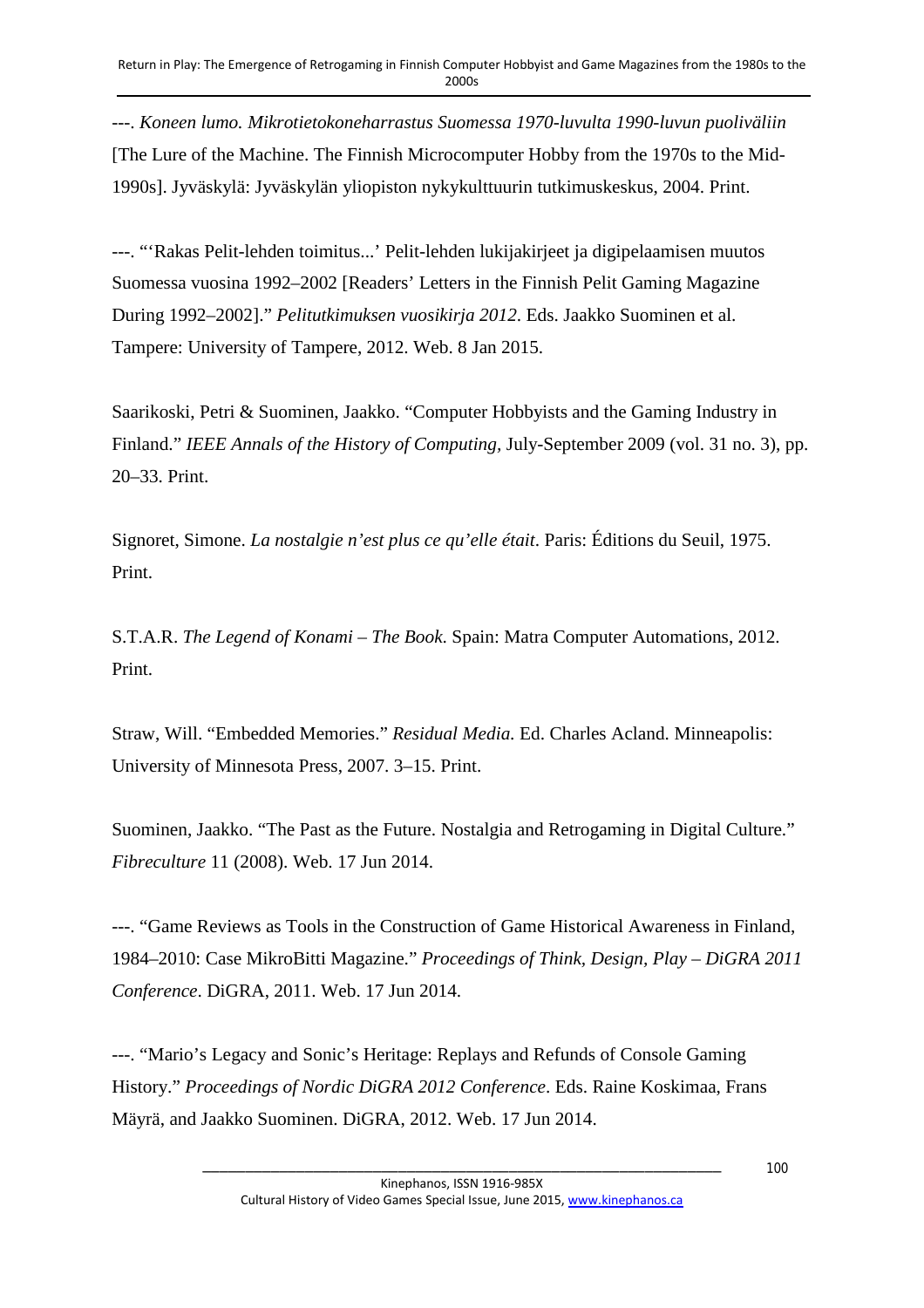---. "Retrogamers' Communal Memory and Discourses of Digital History." *Memory and Meaning: Digital Differences*. Ed. Tim Fawns. Oxford: Inter-Disciplinary Press, 2013. 17– 35. Print.

Suominen, Jaakko, and Saara Ala-Luopa. "Playing with Pac-Man: A Life and Metamorphosis of a Game Cultural Icon, 1980–2011." *Applied Playfulness. Proceedings of the Vienna Games Conference 2011: Future and Reality of Gaming*. Eds. Jeffrey Wimmer, Konstantin Mitgutsch, and Herbert Rosenstingl. Vienna: Braumüller Verlag, 2011. 165–176. Print.

Swalwell, Melanie. "The Remembering and the Forgetting of Early Digital Games: From Novelty to Detritus and Back Again." *Journal of Visual Culture* 6.2 (2007): 255–273. Print.

---. "Classic Games." *Debugging Game History: A critical lexicon.* Eds. Henry Lowood, and Raiford Guins. Cambridge: MIT Press. Forthcoming.

Therrien, Carl. "Video Games Caught up in History. Accessibility, Teleological Distortion, and Other Methodological Issues." *Before the Crash: Early Video Game History.* Ed. Mark J. P. Wolf. Detroit: Wayne State University Press, 2012. 9–29. Print.

van Dijck, José. *Mediated Memories in the Digital Age*. Stanford: Stanford University Press, 2007. Print.

Whalen, Zack, and Laurie N. Taylor, eds. *Playing the Past. History and Nostalgia in Video Games*. Nashville: Vanderbilt University Press, 2008. Print.

Wolf, Mark J. P., ed. *Before the Crash: Early Video Game History*. Detroit: Wayne State University Press, 2012. Print.